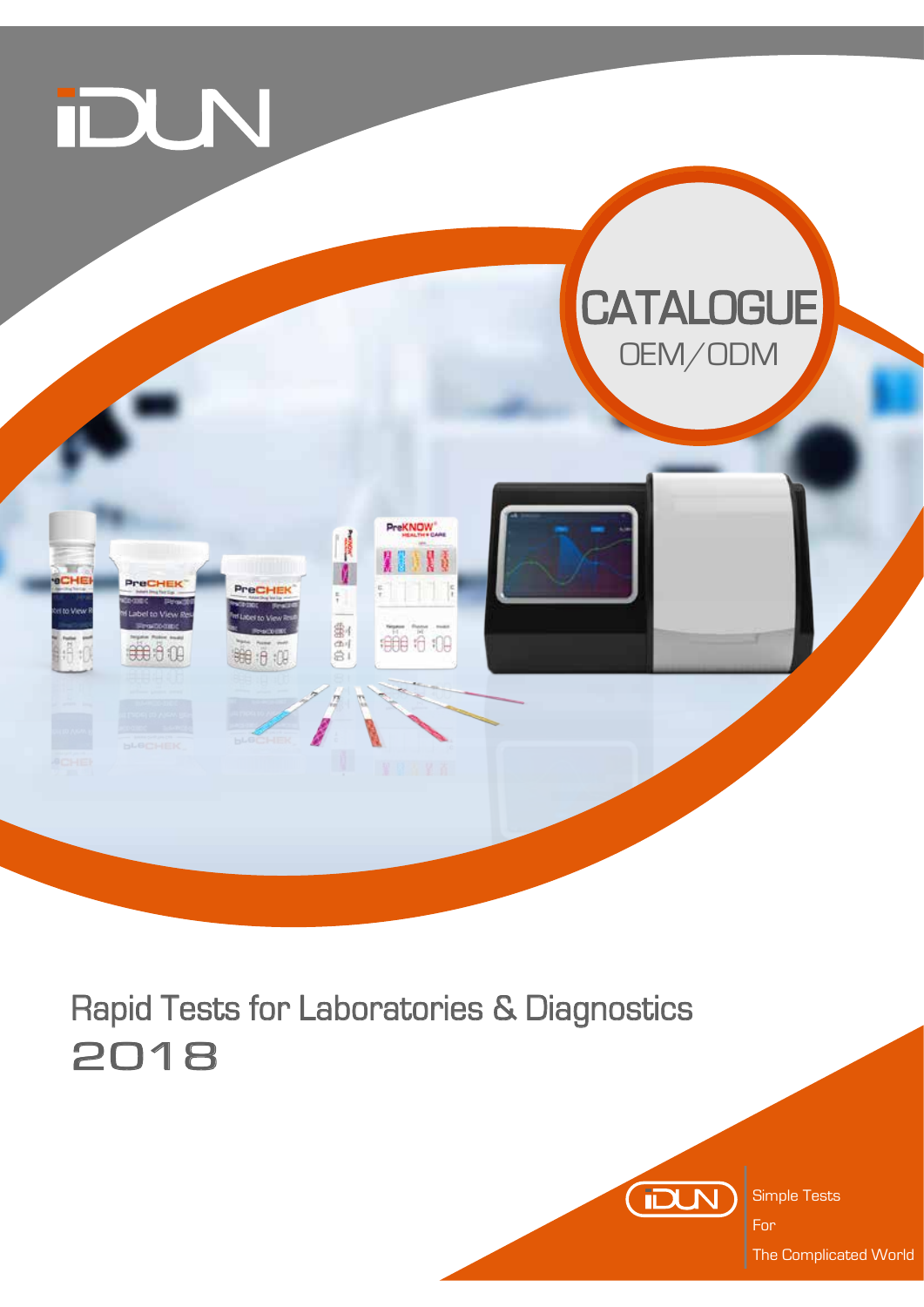# PRODUCT CATALOGUE

#### Substance Abuse Test

iDUN's substance abuse tests are a cost-effective aid in the detection of drugs, medication and their metabo lites in both urine and saliva samples. Tests determine the presence of substances, offering quick and reliable results within 5 minutes. The accuracy rate reaches over 99%.

#### Fertility Test

iDUN's women's health products include rapid tests for hCG, LH, and FSH. Like all of our products, iDUN's fertility tests are very cost-effective and most are CE Marked and FDA 510(k) cleared for professional, CLIA-waived, and over-the-counter (OTC) use. Now we get the Digital Pregnancy Tests, replaceable ovulation tests kit and color changing absorbing midstream available which can indicate the sufficient samples collection.

#### Infectious Disease Test

Our Infectious Disease Test has been massively shipped to Africa, Southeast Asia and Middle East in the channel of tender, government procurement, wholesales and etc. The product has CE marked only, so it is not suitable for US market. The customers from the markets ouside of US are welcomed. NOT for Sales in USA.

#### Sextual Transfer Disease Test

Sextual transfer disease are infections that are commonly spread by sextual activity. iDUN's Sextual Transfer Disease Test is a rapid immunoassay for direct qualitative detection of syphilis, chlamydia and gonorrhea in human blood, urine and swab. NOT for Sales in USA.

#### Tumor Marker Test

iDUN's Tumor Marker Test is a simple direct binding immunoassay for the rapid, qualitative detection of human biomarkers in blood, feces and other body tissues that can be elevated by the presence of one or more types of cancer. NOT for Sales in USA.

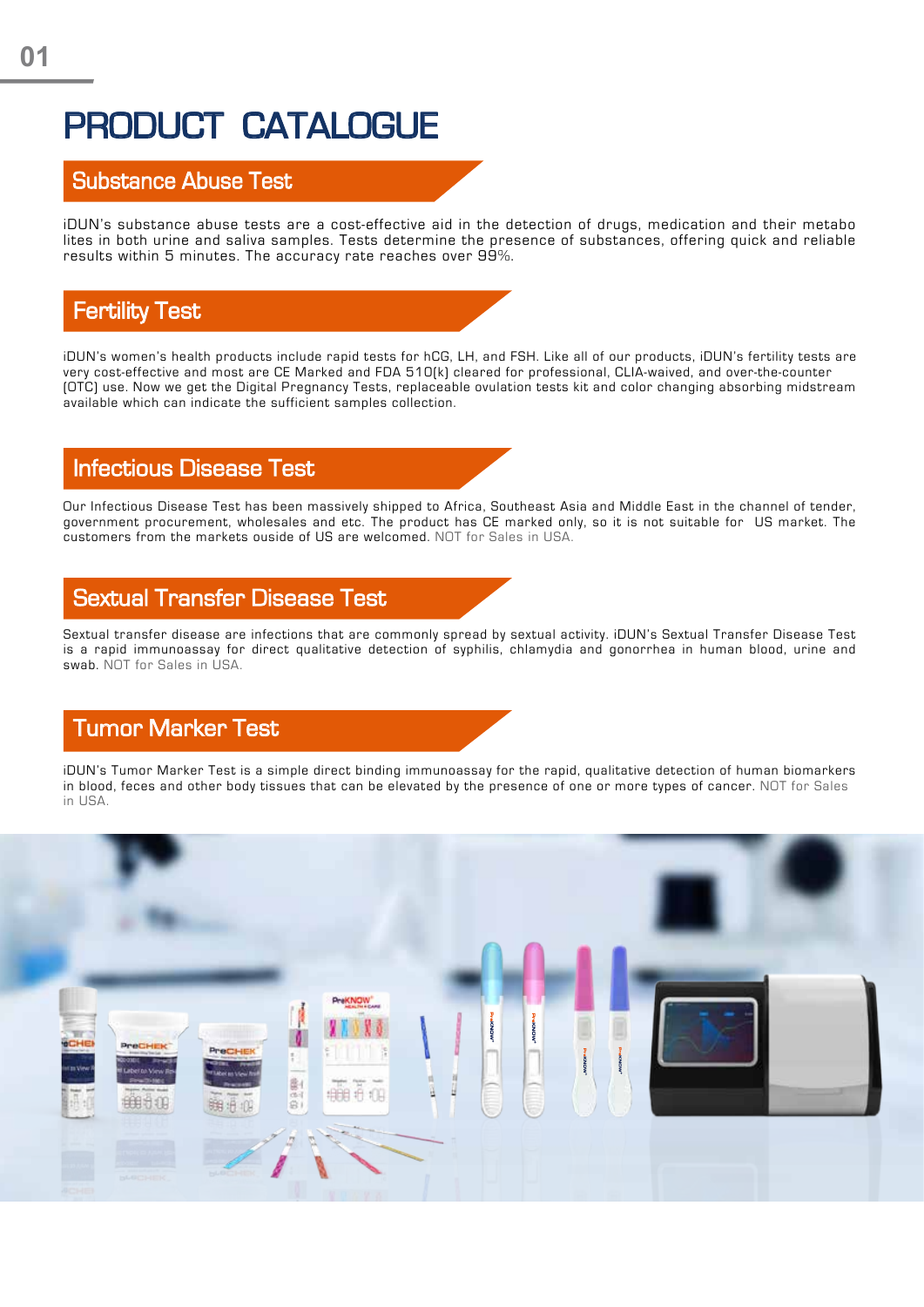## Substance Abuse Test

| * * " represents FDA 510K Examption for use in employment and insurance testing. |          |                      |          |                    |         |                       |                              |
|----------------------------------------------------------------------------------|----------|----------------------|----------|--------------------|---------|-----------------------|------------------------------|
| <b>Product Name</b>                                                              | Specimen | Sensitivity          | Format   | Width              | Cat No. | Certificate           | Remark                       |
| <b>ALC Alcohol Test</b>                                                          | Saliva   | >0.02% BAC           | Strip    | 3.0mm/5.0mm        | 1355121 |                       | Forensic Use Only            |
|                                                                                  | Saliva   | >0.02% BAC           | Panel    | 4.0mm              | 1355421 |                       | Forensic Use Only            |
|                                                                                  | Urine    | 300ng/ml             | Strip    | 3.5mm/5.0mm        | 1100116 | FDA under application | FDA 510K Partial Examption * |
|                                                                                  | Urine    | 300ng/ml             | Cassette | 4.0mm              | 1100216 | FDA under application | FDA 510K Partial Examption * |
|                                                                                  | Urine    | 300ng/ml             | Dip Card | 4.0mm              | 1100616 | FDA under application | FDA 510K Partial Examption * |
|                                                                                  | Urine    | 500ng/ml             | Strip    | $3.5$ mm $/5.0$ mm | 1100117 | FDA under application | FDA 510K Partial Examption * |
|                                                                                  | Urine    | 500ng/ml             | Cassette | 4.0mm              | 1100217 | FDA under application | FDA 510K Partial Examption * |
| <b>AMP</b> Amphetamine                                                           | Urine    | 500ng/ml             | Dip Card | 4.0mm              | 1100617 | FDA under application | FDA 510K Partial Examption * |
|                                                                                  | Urine    | 1000ng/ml            | Strip    | 3.5mm/5.0mm        | 1100118 | FDA, CLIA-Waived      |                              |
|                                                                                  | Urine    | $1000$ ng/ml         | Cassette | 4.0mm              | 1100218 | FDA, CLIA-Waived      |                              |
|                                                                                  | Urine    | 1000ng/ml            | Dip Card | 4.0mm              | 1100618 | FDA, CLIA-Waived      |                              |
|                                                                                  | Saliva   | $50ng$ ml            | Strip    | $3.0$ mm $/5.0$ mm | 1105110 |                       | Forensic Use Only            |
|                                                                                  | Saliva   | 50ng/ml              | Panel    | 4.0mm              | 1105410 |                       | Forensic Use Only            |
|                                                                                  | Urine    | 300ng/ml             | Strip    | 3.5mm/5.0mm        | 1110116 | FDA, CLIA-Waived      |                              |
|                                                                                  | Urine    | 300ng/ml             | Cassette | 4.0mm              | 1110216 | FDA, CLIA-Waived      |                              |
|                                                                                  | Urine    | 300ng/ml             | Dip Card | 4.0mm              | 1110616 | FDA, CLIA-Waived      |                              |
| <b>BAR Barbiturates</b>                                                          | Saliva   | 60 <sub>ng/ml</sub>  | Strip    | $3.0$ mm $/5.0$ mm | 1115111 |                       | Forensic Use Only            |
|                                                                                  | Saliva   | 60ng/ml              | Panel    | 4.0mm              | 1115411 |                       | Forensic Use Only            |
|                                                                                  | Saliva   | 300ng/ml             | Strip    | $3.0$ mm $/5.0$ mm | 1115116 |                       | Forensic Use Only            |
|                                                                                  | Saliva   | 300ng/ml             | Panel    | 4.0mm              | 1115416 |                       | Forensic Use Only            |
|                                                                                  | Urine    | 300ng/ml             | Strip    | 3.5mm/5.0mm        | 1120116 | FDA, CLIA-Waived      |                              |
|                                                                                  | Urine    | 300ng/ml             | Cassette | 4.0mm              | 1120216 | FDA, CLIA-Waived      |                              |
| <b>BZO Benzodiazepines</b>                                                       | Urine    | 300ng/ml             | Dip Card | 4.0mm              | 1120616 | FDA, CLIA-Waived      |                              |
|                                                                                  | Saliva   | 10 <sub>ng/ml</sub>  | Strip    | 3.0mm/5.0mm        | 1125104 |                       | Forensic Use Only            |
|                                                                                  | Saliva   | $10ng$ /ml           | Panel    | 4.0mm              | 1125404 |                       | Forensic Use Only            |
|                                                                                  | Urine    | $10ng$ ml            | Strip    | $3.5$ mm $/5.0$ mm | 1130104 | FDA, CLIA-Waived      |                              |
|                                                                                  | Urine    | $10ng$ /ml           | Cassette | 4.0mm              | 1130204 | FDA, CLIA-Waived      |                              |
|                                                                                  | Urine    | $10ng$ /ml           | Dip Card | 4.0mm              | 1130604 | FDA, CLIA-Waived      |                              |
| <b>BUP Buprenorphine</b>                                                         | Saliva   | $5ng$ /ml            | Strip    | 3.0mm/5.0mm        | 1135103 |                       | Forensic Use Only            |
|                                                                                  | Saliva   | $5ng$ /ml            | Panel    | 4.0mm              | 1135403 |                       | Forensic Use Only            |
|                                                                                  | Saliva   | $10ng$ /ml           | Strip    | 3.0mm/5.0mm        | 1135204 |                       | Forensic Use Only            |
|                                                                                  | Saliva   | $10ng$ /ml           | Panel    | 4.0mm              | 1135404 |                       | Forensic Use Only            |
|                                                                                  | Urine    | $150ng$ ml           | Strip    | 3.5mm/5.0mm        | 1140114 | FDA under application | FDA 510K Partial Examption * |
|                                                                                  | Urine    | 150ng/ml             | Cassette | 4.0mm              | 1140214 | FDA under application | FDA 510K Partial Examption * |
|                                                                                  | Urine    | 150ng/ml             | Dip Card | 4.0mm              | 1140614 | FDA under application | FDA 510K Partial Examption * |
|                                                                                  | Urine    | 300ng/ml             | Strip    | 3.5mm/5.0mm        | 1140116 | FDA, CLIA-Waived      |                              |
| <b>COC Cocaine</b>                                                               | Urine    | 300ng/ml             | Cassette | 4.0mm              | 1140216 | FDA, CLIA-Waived      |                              |
|                                                                                  | Urine    | 300ng/ml             | Dip Card | 4.0mm              | 1140616 | FDA, CLIA-Waived      |                              |
|                                                                                  | Saliva   | 20ng/ml              | Strip    | $3.0$ mm $/5.0$ mm | 1145106 |                       | Forensic Use Only            |
|                                                                                  | Saliva   | 20ng/ml              | Panel    | 4.0mm              | 1145406 |                       | Forensic Use Only            |
|                                                                                  | Urine    | 50 <sub>ng</sub> /ml | Strip    | $3.5$ mm $/5.0$ mm | 1150110 | FDA, CLIA-Waived      |                              |
|                                                                                  | Urine    | 50ng/ml              | Cassette | 4.0mm              | 1150210 | FDA, CLIA-Waived      |                              |
|                                                                                  | Urine    | 50ng/ml              | Dip Card | 4.0mm              | 1150610 | FDA, CLIA-Waived      |                              |
|                                                                                  | Saliva   | 12 <sub>ng/ml</sub>  | Strip    | 3.0mm/5.0mm        | 1155120 |                       | Forensic Use Only            |
| <b>THC Marijuana</b>                                                             | Saliva   | 12 <sub>ng/ml</sub>  | Panel    | 4.0mm              | 1155420 |                       | Forensic Use Only            |
|                                                                                  | Saliva   | 25ng/ml              | Strip    | 3.0mm/5.0mm        | 1155107 |                       | Forensic Use Only            |
|                                                                                  | Saliva   | 25ng/ml              | Panel    | 4.0mm              | 1155407 |                       | Forensic Use Only            |
|                                                                                  | Saliva   | 50ng/ml              | Strip    | 3.0mm/5.0mm        | 1155110 |                       | Forensic Use Only            |
|                                                                                  | Saliva   | 50ng/ml              | Panel    | 4.0mm              | 1155410 |                       | Forensic Use Only            |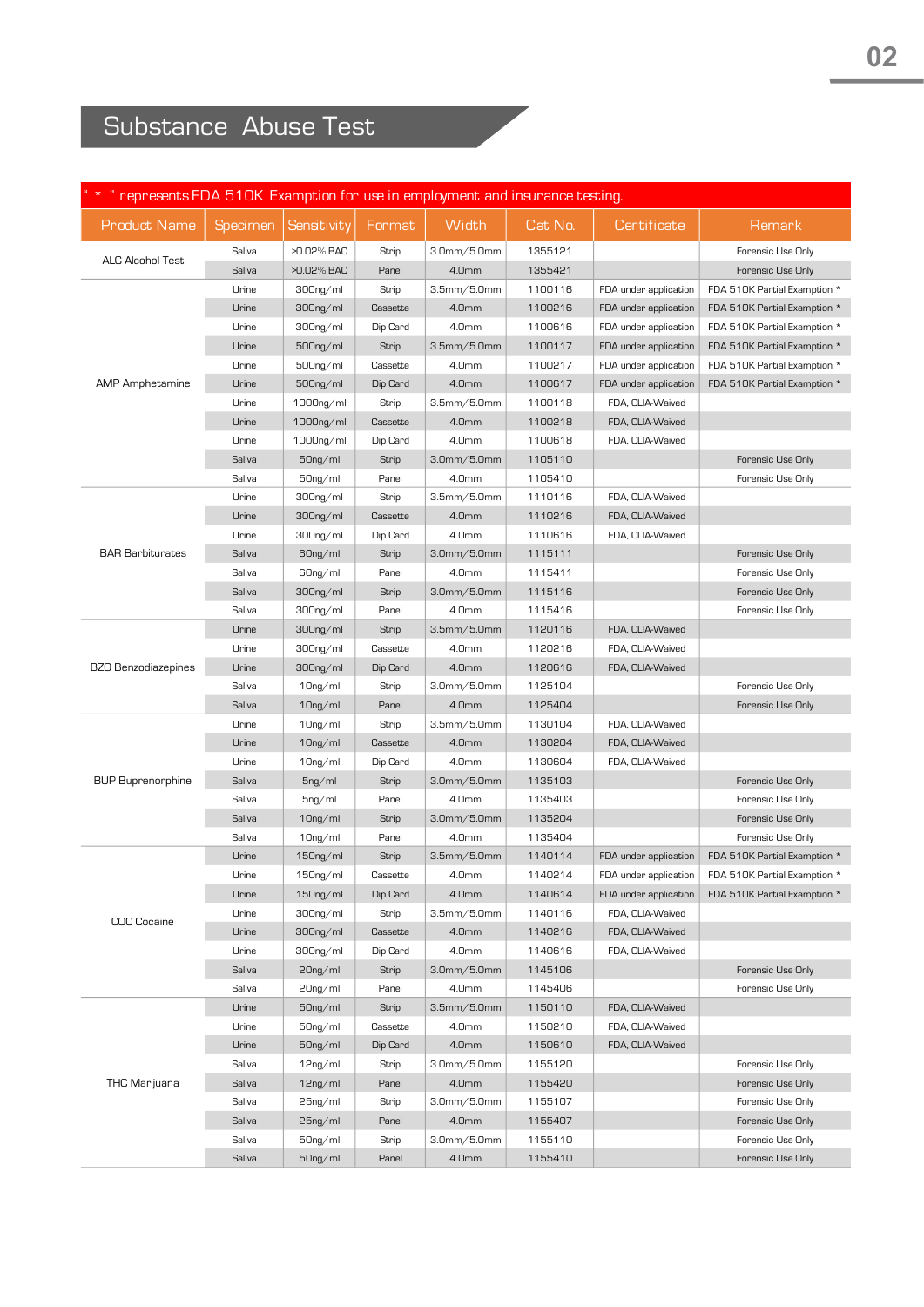| Urine<br>500ng/ml<br>3.5mm/5.0mm<br>1160117<br>FDA under application<br>FDA 510K Partial Examption *<br>Strip<br>Urine<br>Cassette<br>4.0mm<br>1160217<br>FDA under application<br>FDA 510K Partial Examption *<br>$500$ ng/ml<br>4.0mm<br>Urine<br>500ng/ml<br>Dip Card<br>1160617<br>FDA under application<br>FDA 510K Partial Examption *<br>Urine<br>3.5mm/5.0mm<br>1160118<br>1000ng/ml<br>Strip<br>FDA, CLIA-Waived<br>MET Methamphetamine<br>Urine<br>Cassette<br>1160218<br>1000ng/ml<br>4.0mm<br>FDA, CLIA-Waived<br>Urine<br>Dip Card<br>4.0mm<br>1160618<br>1000ng/ml<br>FDA, CLIA-Waived<br>Saliva<br>3.0mm/5.0mm<br>$50ng$ ml<br>1165110<br>Forensic Use Only<br>Strip<br>Saliva<br>Panel<br>4.0mm<br>1165410<br>Forensic Use Only<br>50ng/ml<br>Urine<br>3.5mm/5.0mm<br>300ng/ml<br>Strip<br>1170116<br>FDA, CLIA-Waived<br>Urine<br>Cassette<br>4.0mm<br>1170216<br>FDA, CLIA-Waived<br>300ng/ml<br><b>MTD Methadone</b><br>4.0mm<br>Urine<br>300ng/ml<br>Dip Card<br>1170616<br>FDA, CLIA-Waived<br>Saliva<br>3.0mm/5.0mm<br>1175108<br>Forensic Use Only<br>$30ng$ ml<br>Strip<br>Saliva<br>Panel<br>4.0mm<br>1175408<br>Forensic Use Only<br>30ng/ml<br>Urine<br>Strip<br>3.5mm/5.0mm<br>1180116<br>FDA, CLIA-Waived<br>300ng/ml<br>Urine<br>300ng/ml<br>Cassette<br>4.0mm<br>1180216<br>FDA, CLIA-Waived<br><b>EDDP Methadone</b><br>Urine<br>Dip Card<br>4.0mm<br>1180616<br>FDA, CLIA-Waived<br>300ng/ml<br>Metabolite<br>Saliva<br>3.0mm/5.0mm<br>1185106<br>Forensic Use Only<br>20ng/ml<br>Strip<br>Saliva<br>4.0mm<br>Forensic Use Only<br>$20ng$ /ml<br>Panel<br>1185406<br>3.5mm/5.0mm<br>Urine<br>500ng/ml<br>Strip<br>1190117<br>FDA, CLIA-Waived<br><b>MDMA</b><br>Urine<br>4.0mm<br>FDA, CLIA-Waived<br>$500$ ng/ml<br>Cassette<br>1190217<br>Methylenedioxymetham<br>Urine<br>Dip Card<br>4.0mm<br>1190617<br>500ng/ml<br>FDA, CLIA-Waived<br>phetamine<br>Saliva<br>3.0mm/5.0mm<br>1195110<br>Forensic Use Only<br>$50ng$ ml<br>Strip<br>Ecstasy<br>4.0mm<br>Saliva<br>$50ng$ ml<br>Panel<br>1195410<br>Forensic Use Only<br>Urine<br>3.5mm/5.0mm<br>FDA, CLIA-Waived<br>300ng/ml<br>Strip<br>1200116<br>Urine<br>4.0mm<br>FDA, CLIA-Waived<br>300ng/ml<br>Cassette<br>1200216<br><b>MOP Morphine</b><br>4.0mm<br>FDA, CLIA-Waived<br>Urine<br>300ng/ml<br>Dip Card<br>1200616<br>Saliva<br>3.0mm/5.0mm<br>Forensic Use Only<br>15 <sub>ng/ml</sub><br>Strip<br>1205105<br>4.0mm<br>Saliva<br>$15ng$ /ml<br>Panel<br>1205405<br>Forensic Use Only<br>Urine<br>2000ng/ml<br>Strip<br>$3.5$ mm $/5.0$ mm<br>1210119<br>FDA, CLIA-Waived<br>FDA, CLIA-Waived<br>Urine<br>2000ng/ml<br>Cassette<br>4.0mm<br>1210219<br>Urine<br>Dip Card<br>4.0mm<br>1210619<br>FDA, CLIA-Waived<br>2000ng/ml<br><b>OPI Opiate</b><br>Saliva<br>3.0mm/5.0mm<br>Forensic Use Only<br>40ng/ml<br>Strip<br>1215109<br>Saliva<br>Panel<br>4.0mm<br>Forensic Use Only<br>40ng/ml<br>1215409<br>Saliva<br>$50ng$ ml<br>3.0mm/5.0mm<br>1215110<br>Forensic Use Only<br>Strip<br>Saliva<br>Panel<br>50ng/ml<br>4.0mm<br>1215410<br>Forensic Use Only<br>Urine<br>100ng/ml<br>$3.5$ mm $/5.0$ mm<br>1220113<br>FDA, CLIA-Waived<br>Strip<br>100ng/ml<br>Urine<br>Cassette<br>4.0mm<br>1220213<br>FDA, CLIA-Waived<br>Urine<br>100ng/ml<br>Dip Card<br>4.0mm<br>1220613<br>FDA, CLIA-Waived<br>OXY Oxycodone<br>Saliva<br>3.0mm/5.0mm<br>1225106<br>Forensic Use Only<br>20 <sub>ng/ml</sub><br>Strip<br>Saliva<br>Panel<br>4.0mm<br>$20ng$ ml<br>1225406<br>Forensic Use Only<br>Saliva<br>50ng/ml<br>Strip<br>3.0mm/5.0mm<br>1225110<br>Forensic Use Only<br>Saliva<br>Panel<br>4.0mm<br>1225410<br>Forensic Use Only<br>50ng/ml<br>Urine<br>3.5mm/5.0mm<br>25ng/ml<br>Strip<br>1230107<br>FDA, CLIA-Waived<br>Urine<br>Cassette<br>4.0mm<br>1230207<br>FDA, CLIA-Waived<br>25 <sub>ng/ml</sub><br>PCP Phencyclidine<br>4.0mm<br>Urine<br>25 <sub>ng/ml</sub><br>Dip Card<br>1230607<br>FDA, CLIA-Waived<br>Saliva<br>Strip<br>3.0mm/5.0mm<br>1235104<br>Forensic Use Only<br>$10ng$ /ml<br>Saliva<br>Panel<br>4.0mm<br>1235404<br>$10ng$ /ml<br>Forensic Use Only<br>Urine<br>Strip<br>3.5mm/5.0mm<br>FDA, CLIA-Waived<br>300ng/ml<br>1240116<br>Urine<br>Cassette<br>4.0mm<br>1240216<br>FDA, CLIA-Waived<br>300ng/ml<br>PPX Propoxyophene<br>Urine<br>Dip Card<br>4.0mm<br>1240616<br>FDA, CLIA-Waived<br>300ng/ml<br>Saliva<br>$100ng$ ml<br>Strip<br>3.0mm/5.0mm<br>1235113<br>Forensic Use Only<br>Saliva<br>4.0mm<br>1235413<br>Forensic Use Only<br>$100ng$ ml<br>Panel<br>Urine<br>3.5mm/5.0mm<br>1250118<br>FDA, CLIA-Waived<br>$1000$ ng/ml<br>Strip<br>Urine<br>4.0mm<br>1250218<br>1000ng/ml<br>Cassette<br>FDA, CLIA-Waived<br>Urine<br>Dip Card<br>4.0mm<br>1250618<br>FDA, CLIA-Waived<br>1000ng/ml<br><b>TCA Tricyclic</b><br>Saliva<br>$3.0$ mm $/5.0$ mm<br>1235113<br>Forensic Use Only<br>100ng/ml<br>Strip<br>Antidepressants<br>Saliva<br>Panel<br>4.0mm<br>1235413<br>Forensic Use Only<br>100ng/ml<br>Saliva<br>$3.0$ mm $/5.0$ mm<br>1235116<br>Forensic Use Only<br>300ng/ml<br>Strip<br>Saliva<br>Panel<br>Forensic Use Only<br>300ng/ml<br>4.0mm | <b>Product Name</b> | Specimen | Sensitivity | Format | Width | Cat No. | Certificate | Remark |
|------------------------------------------------------------------------------------------------------------------------------------------------------------------------------------------------------------------------------------------------------------------------------------------------------------------------------------------------------------------------------------------------------------------------------------------------------------------------------------------------------------------------------------------------------------------------------------------------------------------------------------------------------------------------------------------------------------------------------------------------------------------------------------------------------------------------------------------------------------------------------------------------------------------------------------------------------------------------------------------------------------------------------------------------------------------------------------------------------------------------------------------------------------------------------------------------------------------------------------------------------------------------------------------------------------------------------------------------------------------------------------------------------------------------------------------------------------------------------------------------------------------------------------------------------------------------------------------------------------------------------------------------------------------------------------------------------------------------------------------------------------------------------------------------------------------------------------------------------------------------------------------------------------------------------------------------------------------------------------------------------------------------------------------------------------------------------------------------------------------------------------------------------------------------------------------------------------------------------------------------------------------------------------------------------------------------------------------------------------------------------------------------------------------------------------------------------------------------------------------------------------------------------------------------------------------------------------------------------------------------------------------------------------------------------------------------------------------------------------------------------------------------------------------------------------------------------------------------------------------------------------------------------------------------------------------------------------------------------------------------------------------------------------------------------------------------------------------------------------------------------------------------------------------------------------------------------------------------------------------------------------------------------------------------------------------------------------------------------------------------------------------------------------------------------------------------------------------------------------------------------------------------------------------------------------------------------------------------------------------------------------------------------------------------------------------------------------------------------------------------------------------------------------------------------------------------------------------------------------------------------------------------------------------------------------------------------------------------------------------------------------------------------------------------------------------------------------------------------------------------------------------------------------------------------------------------------------------------------------------------------------------------------------------------------------------------------------------------------------------------------------------------------------------------------------------------------------------------------------------------------------------------------------------------------------------------------------------------------------------------------------------------------------------------------------------------------------------------------------------------------------------------------------------------------------------------------------------------------------------------------------------------------------------------------------------------------------------------------------------------------------------------------------------------------------------------------------|---------------------|----------|-------------|--------|-------|---------|-------------|--------|
|                                                                                                                                                                                                                                                                                                                                                                                                                                                                                                                                                                                                                                                                                                                                                                                                                                                                                                                                                                                                                                                                                                                                                                                                                                                                                                                                                                                                                                                                                                                                                                                                                                                                                                                                                                                                                                                                                                                                                                                                                                                                                                                                                                                                                                                                                                                                                                                                                                                                                                                                                                                                                                                                                                                                                                                                                                                                                                                                                                                                                                                                                                                                                                                                                                                                                                                                                                                                                                                                                                                                                                                                                                                                                                                                                                                                                                                                                                                                                                                                                                                                                                                                                                                                                                                                                                                                                                                                                                                                                                                                                                                                                                                                                                                                                                                                                                                                                                                                                                                                                                                                                    |                     |          |             |        |       |         |             |        |
|                                                                                                                                                                                                                                                                                                                                                                                                                                                                                                                                                                                                                                                                                                                                                                                                                                                                                                                                                                                                                                                                                                                                                                                                                                                                                                                                                                                                                                                                                                                                                                                                                                                                                                                                                                                                                                                                                                                                                                                                                                                                                                                                                                                                                                                                                                                                                                                                                                                                                                                                                                                                                                                                                                                                                                                                                                                                                                                                                                                                                                                                                                                                                                                                                                                                                                                                                                                                                                                                                                                                                                                                                                                                                                                                                                                                                                                                                                                                                                                                                                                                                                                                                                                                                                                                                                                                                                                                                                                                                                                                                                                                                                                                                                                                                                                                                                                                                                                                                                                                                                                                                    |                     |          |             |        |       |         |             |        |
|                                                                                                                                                                                                                                                                                                                                                                                                                                                                                                                                                                                                                                                                                                                                                                                                                                                                                                                                                                                                                                                                                                                                                                                                                                                                                                                                                                                                                                                                                                                                                                                                                                                                                                                                                                                                                                                                                                                                                                                                                                                                                                                                                                                                                                                                                                                                                                                                                                                                                                                                                                                                                                                                                                                                                                                                                                                                                                                                                                                                                                                                                                                                                                                                                                                                                                                                                                                                                                                                                                                                                                                                                                                                                                                                                                                                                                                                                                                                                                                                                                                                                                                                                                                                                                                                                                                                                                                                                                                                                                                                                                                                                                                                                                                                                                                                                                                                                                                                                                                                                                                                                    |                     |          |             |        |       |         |             |        |
|                                                                                                                                                                                                                                                                                                                                                                                                                                                                                                                                                                                                                                                                                                                                                                                                                                                                                                                                                                                                                                                                                                                                                                                                                                                                                                                                                                                                                                                                                                                                                                                                                                                                                                                                                                                                                                                                                                                                                                                                                                                                                                                                                                                                                                                                                                                                                                                                                                                                                                                                                                                                                                                                                                                                                                                                                                                                                                                                                                                                                                                                                                                                                                                                                                                                                                                                                                                                                                                                                                                                                                                                                                                                                                                                                                                                                                                                                                                                                                                                                                                                                                                                                                                                                                                                                                                                                                                                                                                                                                                                                                                                                                                                                                                                                                                                                                                                                                                                                                                                                                                                                    |                     |          |             |        |       |         |             |        |
|                                                                                                                                                                                                                                                                                                                                                                                                                                                                                                                                                                                                                                                                                                                                                                                                                                                                                                                                                                                                                                                                                                                                                                                                                                                                                                                                                                                                                                                                                                                                                                                                                                                                                                                                                                                                                                                                                                                                                                                                                                                                                                                                                                                                                                                                                                                                                                                                                                                                                                                                                                                                                                                                                                                                                                                                                                                                                                                                                                                                                                                                                                                                                                                                                                                                                                                                                                                                                                                                                                                                                                                                                                                                                                                                                                                                                                                                                                                                                                                                                                                                                                                                                                                                                                                                                                                                                                                                                                                                                                                                                                                                                                                                                                                                                                                                                                                                                                                                                                                                                                                                                    |                     |          |             |        |       |         |             |        |
|                                                                                                                                                                                                                                                                                                                                                                                                                                                                                                                                                                                                                                                                                                                                                                                                                                                                                                                                                                                                                                                                                                                                                                                                                                                                                                                                                                                                                                                                                                                                                                                                                                                                                                                                                                                                                                                                                                                                                                                                                                                                                                                                                                                                                                                                                                                                                                                                                                                                                                                                                                                                                                                                                                                                                                                                                                                                                                                                                                                                                                                                                                                                                                                                                                                                                                                                                                                                                                                                                                                                                                                                                                                                                                                                                                                                                                                                                                                                                                                                                                                                                                                                                                                                                                                                                                                                                                                                                                                                                                                                                                                                                                                                                                                                                                                                                                                                                                                                                                                                                                                                                    |                     |          |             |        |       |         |             |        |
|                                                                                                                                                                                                                                                                                                                                                                                                                                                                                                                                                                                                                                                                                                                                                                                                                                                                                                                                                                                                                                                                                                                                                                                                                                                                                                                                                                                                                                                                                                                                                                                                                                                                                                                                                                                                                                                                                                                                                                                                                                                                                                                                                                                                                                                                                                                                                                                                                                                                                                                                                                                                                                                                                                                                                                                                                                                                                                                                                                                                                                                                                                                                                                                                                                                                                                                                                                                                                                                                                                                                                                                                                                                                                                                                                                                                                                                                                                                                                                                                                                                                                                                                                                                                                                                                                                                                                                                                                                                                                                                                                                                                                                                                                                                                                                                                                                                                                                                                                                                                                                                                                    |                     |          |             |        |       |         |             |        |
|                                                                                                                                                                                                                                                                                                                                                                                                                                                                                                                                                                                                                                                                                                                                                                                                                                                                                                                                                                                                                                                                                                                                                                                                                                                                                                                                                                                                                                                                                                                                                                                                                                                                                                                                                                                                                                                                                                                                                                                                                                                                                                                                                                                                                                                                                                                                                                                                                                                                                                                                                                                                                                                                                                                                                                                                                                                                                                                                                                                                                                                                                                                                                                                                                                                                                                                                                                                                                                                                                                                                                                                                                                                                                                                                                                                                                                                                                                                                                                                                                                                                                                                                                                                                                                                                                                                                                                                                                                                                                                                                                                                                                                                                                                                                                                                                                                                                                                                                                                                                                                                                                    |                     |          |             |        |       |         |             |        |
|                                                                                                                                                                                                                                                                                                                                                                                                                                                                                                                                                                                                                                                                                                                                                                                                                                                                                                                                                                                                                                                                                                                                                                                                                                                                                                                                                                                                                                                                                                                                                                                                                                                                                                                                                                                                                                                                                                                                                                                                                                                                                                                                                                                                                                                                                                                                                                                                                                                                                                                                                                                                                                                                                                                                                                                                                                                                                                                                                                                                                                                                                                                                                                                                                                                                                                                                                                                                                                                                                                                                                                                                                                                                                                                                                                                                                                                                                                                                                                                                                                                                                                                                                                                                                                                                                                                                                                                                                                                                                                                                                                                                                                                                                                                                                                                                                                                                                                                                                                                                                                                                                    |                     |          |             |        |       |         |             |        |
|                                                                                                                                                                                                                                                                                                                                                                                                                                                                                                                                                                                                                                                                                                                                                                                                                                                                                                                                                                                                                                                                                                                                                                                                                                                                                                                                                                                                                                                                                                                                                                                                                                                                                                                                                                                                                                                                                                                                                                                                                                                                                                                                                                                                                                                                                                                                                                                                                                                                                                                                                                                                                                                                                                                                                                                                                                                                                                                                                                                                                                                                                                                                                                                                                                                                                                                                                                                                                                                                                                                                                                                                                                                                                                                                                                                                                                                                                                                                                                                                                                                                                                                                                                                                                                                                                                                                                                                                                                                                                                                                                                                                                                                                                                                                                                                                                                                                                                                                                                                                                                                                                    |                     |          |             |        |       |         |             |        |
|                                                                                                                                                                                                                                                                                                                                                                                                                                                                                                                                                                                                                                                                                                                                                                                                                                                                                                                                                                                                                                                                                                                                                                                                                                                                                                                                                                                                                                                                                                                                                                                                                                                                                                                                                                                                                                                                                                                                                                                                                                                                                                                                                                                                                                                                                                                                                                                                                                                                                                                                                                                                                                                                                                                                                                                                                                                                                                                                                                                                                                                                                                                                                                                                                                                                                                                                                                                                                                                                                                                                                                                                                                                                                                                                                                                                                                                                                                                                                                                                                                                                                                                                                                                                                                                                                                                                                                                                                                                                                                                                                                                                                                                                                                                                                                                                                                                                                                                                                                                                                                                                                    |                     |          |             |        |       |         |             |        |
|                                                                                                                                                                                                                                                                                                                                                                                                                                                                                                                                                                                                                                                                                                                                                                                                                                                                                                                                                                                                                                                                                                                                                                                                                                                                                                                                                                                                                                                                                                                                                                                                                                                                                                                                                                                                                                                                                                                                                                                                                                                                                                                                                                                                                                                                                                                                                                                                                                                                                                                                                                                                                                                                                                                                                                                                                                                                                                                                                                                                                                                                                                                                                                                                                                                                                                                                                                                                                                                                                                                                                                                                                                                                                                                                                                                                                                                                                                                                                                                                                                                                                                                                                                                                                                                                                                                                                                                                                                                                                                                                                                                                                                                                                                                                                                                                                                                                                                                                                                                                                                                                                    |                     |          |             |        |       |         |             |        |
|                                                                                                                                                                                                                                                                                                                                                                                                                                                                                                                                                                                                                                                                                                                                                                                                                                                                                                                                                                                                                                                                                                                                                                                                                                                                                                                                                                                                                                                                                                                                                                                                                                                                                                                                                                                                                                                                                                                                                                                                                                                                                                                                                                                                                                                                                                                                                                                                                                                                                                                                                                                                                                                                                                                                                                                                                                                                                                                                                                                                                                                                                                                                                                                                                                                                                                                                                                                                                                                                                                                                                                                                                                                                                                                                                                                                                                                                                                                                                                                                                                                                                                                                                                                                                                                                                                                                                                                                                                                                                                                                                                                                                                                                                                                                                                                                                                                                                                                                                                                                                                                                                    |                     |          |             |        |       |         |             |        |
|                                                                                                                                                                                                                                                                                                                                                                                                                                                                                                                                                                                                                                                                                                                                                                                                                                                                                                                                                                                                                                                                                                                                                                                                                                                                                                                                                                                                                                                                                                                                                                                                                                                                                                                                                                                                                                                                                                                                                                                                                                                                                                                                                                                                                                                                                                                                                                                                                                                                                                                                                                                                                                                                                                                                                                                                                                                                                                                                                                                                                                                                                                                                                                                                                                                                                                                                                                                                                                                                                                                                                                                                                                                                                                                                                                                                                                                                                                                                                                                                                                                                                                                                                                                                                                                                                                                                                                                                                                                                                                                                                                                                                                                                                                                                                                                                                                                                                                                                                                                                                                                                                    |                     |          |             |        |       |         |             |        |
|                                                                                                                                                                                                                                                                                                                                                                                                                                                                                                                                                                                                                                                                                                                                                                                                                                                                                                                                                                                                                                                                                                                                                                                                                                                                                                                                                                                                                                                                                                                                                                                                                                                                                                                                                                                                                                                                                                                                                                                                                                                                                                                                                                                                                                                                                                                                                                                                                                                                                                                                                                                                                                                                                                                                                                                                                                                                                                                                                                                                                                                                                                                                                                                                                                                                                                                                                                                                                                                                                                                                                                                                                                                                                                                                                                                                                                                                                                                                                                                                                                                                                                                                                                                                                                                                                                                                                                                                                                                                                                                                                                                                                                                                                                                                                                                                                                                                                                                                                                                                                                                                                    |                     |          |             |        |       |         |             |        |
|                                                                                                                                                                                                                                                                                                                                                                                                                                                                                                                                                                                                                                                                                                                                                                                                                                                                                                                                                                                                                                                                                                                                                                                                                                                                                                                                                                                                                                                                                                                                                                                                                                                                                                                                                                                                                                                                                                                                                                                                                                                                                                                                                                                                                                                                                                                                                                                                                                                                                                                                                                                                                                                                                                                                                                                                                                                                                                                                                                                                                                                                                                                                                                                                                                                                                                                                                                                                                                                                                                                                                                                                                                                                                                                                                                                                                                                                                                                                                                                                                                                                                                                                                                                                                                                                                                                                                                                                                                                                                                                                                                                                                                                                                                                                                                                                                                                                                                                                                                                                                                                                                    |                     |          |             |        |       |         |             |        |
|                                                                                                                                                                                                                                                                                                                                                                                                                                                                                                                                                                                                                                                                                                                                                                                                                                                                                                                                                                                                                                                                                                                                                                                                                                                                                                                                                                                                                                                                                                                                                                                                                                                                                                                                                                                                                                                                                                                                                                                                                                                                                                                                                                                                                                                                                                                                                                                                                                                                                                                                                                                                                                                                                                                                                                                                                                                                                                                                                                                                                                                                                                                                                                                                                                                                                                                                                                                                                                                                                                                                                                                                                                                                                                                                                                                                                                                                                                                                                                                                                                                                                                                                                                                                                                                                                                                                                                                                                                                                                                                                                                                                                                                                                                                                                                                                                                                                                                                                                                                                                                                                                    |                     |          |             |        |       |         |             |        |
|                                                                                                                                                                                                                                                                                                                                                                                                                                                                                                                                                                                                                                                                                                                                                                                                                                                                                                                                                                                                                                                                                                                                                                                                                                                                                                                                                                                                                                                                                                                                                                                                                                                                                                                                                                                                                                                                                                                                                                                                                                                                                                                                                                                                                                                                                                                                                                                                                                                                                                                                                                                                                                                                                                                                                                                                                                                                                                                                                                                                                                                                                                                                                                                                                                                                                                                                                                                                                                                                                                                                                                                                                                                                                                                                                                                                                                                                                                                                                                                                                                                                                                                                                                                                                                                                                                                                                                                                                                                                                                                                                                                                                                                                                                                                                                                                                                                                                                                                                                                                                                                                                    |                     |          |             |        |       |         |             |        |
|                                                                                                                                                                                                                                                                                                                                                                                                                                                                                                                                                                                                                                                                                                                                                                                                                                                                                                                                                                                                                                                                                                                                                                                                                                                                                                                                                                                                                                                                                                                                                                                                                                                                                                                                                                                                                                                                                                                                                                                                                                                                                                                                                                                                                                                                                                                                                                                                                                                                                                                                                                                                                                                                                                                                                                                                                                                                                                                                                                                                                                                                                                                                                                                                                                                                                                                                                                                                                                                                                                                                                                                                                                                                                                                                                                                                                                                                                                                                                                                                                                                                                                                                                                                                                                                                                                                                                                                                                                                                                                                                                                                                                                                                                                                                                                                                                                                                                                                                                                                                                                                                                    |                     |          |             |        |       |         |             |        |
|                                                                                                                                                                                                                                                                                                                                                                                                                                                                                                                                                                                                                                                                                                                                                                                                                                                                                                                                                                                                                                                                                                                                                                                                                                                                                                                                                                                                                                                                                                                                                                                                                                                                                                                                                                                                                                                                                                                                                                                                                                                                                                                                                                                                                                                                                                                                                                                                                                                                                                                                                                                                                                                                                                                                                                                                                                                                                                                                                                                                                                                                                                                                                                                                                                                                                                                                                                                                                                                                                                                                                                                                                                                                                                                                                                                                                                                                                                                                                                                                                                                                                                                                                                                                                                                                                                                                                                                                                                                                                                                                                                                                                                                                                                                                                                                                                                                                                                                                                                                                                                                                                    |                     |          |             |        |       |         |             |        |
|                                                                                                                                                                                                                                                                                                                                                                                                                                                                                                                                                                                                                                                                                                                                                                                                                                                                                                                                                                                                                                                                                                                                                                                                                                                                                                                                                                                                                                                                                                                                                                                                                                                                                                                                                                                                                                                                                                                                                                                                                                                                                                                                                                                                                                                                                                                                                                                                                                                                                                                                                                                                                                                                                                                                                                                                                                                                                                                                                                                                                                                                                                                                                                                                                                                                                                                                                                                                                                                                                                                                                                                                                                                                                                                                                                                                                                                                                                                                                                                                                                                                                                                                                                                                                                                                                                                                                                                                                                                                                                                                                                                                                                                                                                                                                                                                                                                                                                                                                                                                                                                                                    |                     |          |             |        |       |         |             |        |
|                                                                                                                                                                                                                                                                                                                                                                                                                                                                                                                                                                                                                                                                                                                                                                                                                                                                                                                                                                                                                                                                                                                                                                                                                                                                                                                                                                                                                                                                                                                                                                                                                                                                                                                                                                                                                                                                                                                                                                                                                                                                                                                                                                                                                                                                                                                                                                                                                                                                                                                                                                                                                                                                                                                                                                                                                                                                                                                                                                                                                                                                                                                                                                                                                                                                                                                                                                                                                                                                                                                                                                                                                                                                                                                                                                                                                                                                                                                                                                                                                                                                                                                                                                                                                                                                                                                                                                                                                                                                                                                                                                                                                                                                                                                                                                                                                                                                                                                                                                                                                                                                                    |                     |          |             |        |       |         |             |        |
|                                                                                                                                                                                                                                                                                                                                                                                                                                                                                                                                                                                                                                                                                                                                                                                                                                                                                                                                                                                                                                                                                                                                                                                                                                                                                                                                                                                                                                                                                                                                                                                                                                                                                                                                                                                                                                                                                                                                                                                                                                                                                                                                                                                                                                                                                                                                                                                                                                                                                                                                                                                                                                                                                                                                                                                                                                                                                                                                                                                                                                                                                                                                                                                                                                                                                                                                                                                                                                                                                                                                                                                                                                                                                                                                                                                                                                                                                                                                                                                                                                                                                                                                                                                                                                                                                                                                                                                                                                                                                                                                                                                                                                                                                                                                                                                                                                                                                                                                                                                                                                                                                    |                     |          |             |        |       |         |             |        |
|                                                                                                                                                                                                                                                                                                                                                                                                                                                                                                                                                                                                                                                                                                                                                                                                                                                                                                                                                                                                                                                                                                                                                                                                                                                                                                                                                                                                                                                                                                                                                                                                                                                                                                                                                                                                                                                                                                                                                                                                                                                                                                                                                                                                                                                                                                                                                                                                                                                                                                                                                                                                                                                                                                                                                                                                                                                                                                                                                                                                                                                                                                                                                                                                                                                                                                                                                                                                                                                                                                                                                                                                                                                                                                                                                                                                                                                                                                                                                                                                                                                                                                                                                                                                                                                                                                                                                                                                                                                                                                                                                                                                                                                                                                                                                                                                                                                                                                                                                                                                                                                                                    |                     |          |             |        |       |         |             |        |
|                                                                                                                                                                                                                                                                                                                                                                                                                                                                                                                                                                                                                                                                                                                                                                                                                                                                                                                                                                                                                                                                                                                                                                                                                                                                                                                                                                                                                                                                                                                                                                                                                                                                                                                                                                                                                                                                                                                                                                                                                                                                                                                                                                                                                                                                                                                                                                                                                                                                                                                                                                                                                                                                                                                                                                                                                                                                                                                                                                                                                                                                                                                                                                                                                                                                                                                                                                                                                                                                                                                                                                                                                                                                                                                                                                                                                                                                                                                                                                                                                                                                                                                                                                                                                                                                                                                                                                                                                                                                                                                                                                                                                                                                                                                                                                                                                                                                                                                                                                                                                                                                                    |                     |          |             |        |       |         |             |        |
|                                                                                                                                                                                                                                                                                                                                                                                                                                                                                                                                                                                                                                                                                                                                                                                                                                                                                                                                                                                                                                                                                                                                                                                                                                                                                                                                                                                                                                                                                                                                                                                                                                                                                                                                                                                                                                                                                                                                                                                                                                                                                                                                                                                                                                                                                                                                                                                                                                                                                                                                                                                                                                                                                                                                                                                                                                                                                                                                                                                                                                                                                                                                                                                                                                                                                                                                                                                                                                                                                                                                                                                                                                                                                                                                                                                                                                                                                                                                                                                                                                                                                                                                                                                                                                                                                                                                                                                                                                                                                                                                                                                                                                                                                                                                                                                                                                                                                                                                                                                                                                                                                    |                     |          |             |        |       |         |             |        |
|                                                                                                                                                                                                                                                                                                                                                                                                                                                                                                                                                                                                                                                                                                                                                                                                                                                                                                                                                                                                                                                                                                                                                                                                                                                                                                                                                                                                                                                                                                                                                                                                                                                                                                                                                                                                                                                                                                                                                                                                                                                                                                                                                                                                                                                                                                                                                                                                                                                                                                                                                                                                                                                                                                                                                                                                                                                                                                                                                                                                                                                                                                                                                                                                                                                                                                                                                                                                                                                                                                                                                                                                                                                                                                                                                                                                                                                                                                                                                                                                                                                                                                                                                                                                                                                                                                                                                                                                                                                                                                                                                                                                                                                                                                                                                                                                                                                                                                                                                                                                                                                                                    |                     |          |             |        |       |         |             |        |
|                                                                                                                                                                                                                                                                                                                                                                                                                                                                                                                                                                                                                                                                                                                                                                                                                                                                                                                                                                                                                                                                                                                                                                                                                                                                                                                                                                                                                                                                                                                                                                                                                                                                                                                                                                                                                                                                                                                                                                                                                                                                                                                                                                                                                                                                                                                                                                                                                                                                                                                                                                                                                                                                                                                                                                                                                                                                                                                                                                                                                                                                                                                                                                                                                                                                                                                                                                                                                                                                                                                                                                                                                                                                                                                                                                                                                                                                                                                                                                                                                                                                                                                                                                                                                                                                                                                                                                                                                                                                                                                                                                                                                                                                                                                                                                                                                                                                                                                                                                                                                                                                                    |                     |          |             |        |       |         |             |        |
|                                                                                                                                                                                                                                                                                                                                                                                                                                                                                                                                                                                                                                                                                                                                                                                                                                                                                                                                                                                                                                                                                                                                                                                                                                                                                                                                                                                                                                                                                                                                                                                                                                                                                                                                                                                                                                                                                                                                                                                                                                                                                                                                                                                                                                                                                                                                                                                                                                                                                                                                                                                                                                                                                                                                                                                                                                                                                                                                                                                                                                                                                                                                                                                                                                                                                                                                                                                                                                                                                                                                                                                                                                                                                                                                                                                                                                                                                                                                                                                                                                                                                                                                                                                                                                                                                                                                                                                                                                                                                                                                                                                                                                                                                                                                                                                                                                                                                                                                                                                                                                                                                    |                     |          |             |        |       |         |             |        |
|                                                                                                                                                                                                                                                                                                                                                                                                                                                                                                                                                                                                                                                                                                                                                                                                                                                                                                                                                                                                                                                                                                                                                                                                                                                                                                                                                                                                                                                                                                                                                                                                                                                                                                                                                                                                                                                                                                                                                                                                                                                                                                                                                                                                                                                                                                                                                                                                                                                                                                                                                                                                                                                                                                                                                                                                                                                                                                                                                                                                                                                                                                                                                                                                                                                                                                                                                                                                                                                                                                                                                                                                                                                                                                                                                                                                                                                                                                                                                                                                                                                                                                                                                                                                                                                                                                                                                                                                                                                                                                                                                                                                                                                                                                                                                                                                                                                                                                                                                                                                                                                                                    |                     |          |             |        |       |         |             |        |
|                                                                                                                                                                                                                                                                                                                                                                                                                                                                                                                                                                                                                                                                                                                                                                                                                                                                                                                                                                                                                                                                                                                                                                                                                                                                                                                                                                                                                                                                                                                                                                                                                                                                                                                                                                                                                                                                                                                                                                                                                                                                                                                                                                                                                                                                                                                                                                                                                                                                                                                                                                                                                                                                                                                                                                                                                                                                                                                                                                                                                                                                                                                                                                                                                                                                                                                                                                                                                                                                                                                                                                                                                                                                                                                                                                                                                                                                                                                                                                                                                                                                                                                                                                                                                                                                                                                                                                                                                                                                                                                                                                                                                                                                                                                                                                                                                                                                                                                                                                                                                                                                                    |                     |          |             |        |       |         |             |        |
|                                                                                                                                                                                                                                                                                                                                                                                                                                                                                                                                                                                                                                                                                                                                                                                                                                                                                                                                                                                                                                                                                                                                                                                                                                                                                                                                                                                                                                                                                                                                                                                                                                                                                                                                                                                                                                                                                                                                                                                                                                                                                                                                                                                                                                                                                                                                                                                                                                                                                                                                                                                                                                                                                                                                                                                                                                                                                                                                                                                                                                                                                                                                                                                                                                                                                                                                                                                                                                                                                                                                                                                                                                                                                                                                                                                                                                                                                                                                                                                                                                                                                                                                                                                                                                                                                                                                                                                                                                                                                                                                                                                                                                                                                                                                                                                                                                                                                                                                                                                                                                                                                    |                     |          |             |        |       |         |             |        |
|                                                                                                                                                                                                                                                                                                                                                                                                                                                                                                                                                                                                                                                                                                                                                                                                                                                                                                                                                                                                                                                                                                                                                                                                                                                                                                                                                                                                                                                                                                                                                                                                                                                                                                                                                                                                                                                                                                                                                                                                                                                                                                                                                                                                                                                                                                                                                                                                                                                                                                                                                                                                                                                                                                                                                                                                                                                                                                                                                                                                                                                                                                                                                                                                                                                                                                                                                                                                                                                                                                                                                                                                                                                                                                                                                                                                                                                                                                                                                                                                                                                                                                                                                                                                                                                                                                                                                                                                                                                                                                                                                                                                                                                                                                                                                                                                                                                                                                                                                                                                                                                                                    |                     |          |             |        |       |         |             |        |
|                                                                                                                                                                                                                                                                                                                                                                                                                                                                                                                                                                                                                                                                                                                                                                                                                                                                                                                                                                                                                                                                                                                                                                                                                                                                                                                                                                                                                                                                                                                                                                                                                                                                                                                                                                                                                                                                                                                                                                                                                                                                                                                                                                                                                                                                                                                                                                                                                                                                                                                                                                                                                                                                                                                                                                                                                                                                                                                                                                                                                                                                                                                                                                                                                                                                                                                                                                                                                                                                                                                                                                                                                                                                                                                                                                                                                                                                                                                                                                                                                                                                                                                                                                                                                                                                                                                                                                                                                                                                                                                                                                                                                                                                                                                                                                                                                                                                                                                                                                                                                                                                                    |                     |          |             |        |       |         |             |        |
|                                                                                                                                                                                                                                                                                                                                                                                                                                                                                                                                                                                                                                                                                                                                                                                                                                                                                                                                                                                                                                                                                                                                                                                                                                                                                                                                                                                                                                                                                                                                                                                                                                                                                                                                                                                                                                                                                                                                                                                                                                                                                                                                                                                                                                                                                                                                                                                                                                                                                                                                                                                                                                                                                                                                                                                                                                                                                                                                                                                                                                                                                                                                                                                                                                                                                                                                                                                                                                                                                                                                                                                                                                                                                                                                                                                                                                                                                                                                                                                                                                                                                                                                                                                                                                                                                                                                                                                                                                                                                                                                                                                                                                                                                                                                                                                                                                                                                                                                                                                                                                                                                    |                     |          |             |        |       |         |             |        |
|                                                                                                                                                                                                                                                                                                                                                                                                                                                                                                                                                                                                                                                                                                                                                                                                                                                                                                                                                                                                                                                                                                                                                                                                                                                                                                                                                                                                                                                                                                                                                                                                                                                                                                                                                                                                                                                                                                                                                                                                                                                                                                                                                                                                                                                                                                                                                                                                                                                                                                                                                                                                                                                                                                                                                                                                                                                                                                                                                                                                                                                                                                                                                                                                                                                                                                                                                                                                                                                                                                                                                                                                                                                                                                                                                                                                                                                                                                                                                                                                                                                                                                                                                                                                                                                                                                                                                                                                                                                                                                                                                                                                                                                                                                                                                                                                                                                                                                                                                                                                                                                                                    |                     |          |             |        |       |         |             |        |
|                                                                                                                                                                                                                                                                                                                                                                                                                                                                                                                                                                                                                                                                                                                                                                                                                                                                                                                                                                                                                                                                                                                                                                                                                                                                                                                                                                                                                                                                                                                                                                                                                                                                                                                                                                                                                                                                                                                                                                                                                                                                                                                                                                                                                                                                                                                                                                                                                                                                                                                                                                                                                                                                                                                                                                                                                                                                                                                                                                                                                                                                                                                                                                                                                                                                                                                                                                                                                                                                                                                                                                                                                                                                                                                                                                                                                                                                                                                                                                                                                                                                                                                                                                                                                                                                                                                                                                                                                                                                                                                                                                                                                                                                                                                                                                                                                                                                                                                                                                                                                                                                                    |                     |          |             |        |       |         |             |        |
|                                                                                                                                                                                                                                                                                                                                                                                                                                                                                                                                                                                                                                                                                                                                                                                                                                                                                                                                                                                                                                                                                                                                                                                                                                                                                                                                                                                                                                                                                                                                                                                                                                                                                                                                                                                                                                                                                                                                                                                                                                                                                                                                                                                                                                                                                                                                                                                                                                                                                                                                                                                                                                                                                                                                                                                                                                                                                                                                                                                                                                                                                                                                                                                                                                                                                                                                                                                                                                                                                                                                                                                                                                                                                                                                                                                                                                                                                                                                                                                                                                                                                                                                                                                                                                                                                                                                                                                                                                                                                                                                                                                                                                                                                                                                                                                                                                                                                                                                                                                                                                                                                    |                     |          |             |        |       |         |             |        |
|                                                                                                                                                                                                                                                                                                                                                                                                                                                                                                                                                                                                                                                                                                                                                                                                                                                                                                                                                                                                                                                                                                                                                                                                                                                                                                                                                                                                                                                                                                                                                                                                                                                                                                                                                                                                                                                                                                                                                                                                                                                                                                                                                                                                                                                                                                                                                                                                                                                                                                                                                                                                                                                                                                                                                                                                                                                                                                                                                                                                                                                                                                                                                                                                                                                                                                                                                                                                                                                                                                                                                                                                                                                                                                                                                                                                                                                                                                                                                                                                                                                                                                                                                                                                                                                                                                                                                                                                                                                                                                                                                                                                                                                                                                                                                                                                                                                                                                                                                                                                                                                                                    |                     |          |             |        |       |         |             |        |
|                                                                                                                                                                                                                                                                                                                                                                                                                                                                                                                                                                                                                                                                                                                                                                                                                                                                                                                                                                                                                                                                                                                                                                                                                                                                                                                                                                                                                                                                                                                                                                                                                                                                                                                                                                                                                                                                                                                                                                                                                                                                                                                                                                                                                                                                                                                                                                                                                                                                                                                                                                                                                                                                                                                                                                                                                                                                                                                                                                                                                                                                                                                                                                                                                                                                                                                                                                                                                                                                                                                                                                                                                                                                                                                                                                                                                                                                                                                                                                                                                                                                                                                                                                                                                                                                                                                                                                                                                                                                                                                                                                                                                                                                                                                                                                                                                                                                                                                                                                                                                                                                                    |                     |          |             |        |       |         |             |        |
|                                                                                                                                                                                                                                                                                                                                                                                                                                                                                                                                                                                                                                                                                                                                                                                                                                                                                                                                                                                                                                                                                                                                                                                                                                                                                                                                                                                                                                                                                                                                                                                                                                                                                                                                                                                                                                                                                                                                                                                                                                                                                                                                                                                                                                                                                                                                                                                                                                                                                                                                                                                                                                                                                                                                                                                                                                                                                                                                                                                                                                                                                                                                                                                                                                                                                                                                                                                                                                                                                                                                                                                                                                                                                                                                                                                                                                                                                                                                                                                                                                                                                                                                                                                                                                                                                                                                                                                                                                                                                                                                                                                                                                                                                                                                                                                                                                                                                                                                                                                                                                                                                    |                     |          |             |        |       |         |             |        |
|                                                                                                                                                                                                                                                                                                                                                                                                                                                                                                                                                                                                                                                                                                                                                                                                                                                                                                                                                                                                                                                                                                                                                                                                                                                                                                                                                                                                                                                                                                                                                                                                                                                                                                                                                                                                                                                                                                                                                                                                                                                                                                                                                                                                                                                                                                                                                                                                                                                                                                                                                                                                                                                                                                                                                                                                                                                                                                                                                                                                                                                                                                                                                                                                                                                                                                                                                                                                                                                                                                                                                                                                                                                                                                                                                                                                                                                                                                                                                                                                                                                                                                                                                                                                                                                                                                                                                                                                                                                                                                                                                                                                                                                                                                                                                                                                                                                                                                                                                                                                                                                                                    |                     |          |             |        |       |         |             |        |
|                                                                                                                                                                                                                                                                                                                                                                                                                                                                                                                                                                                                                                                                                                                                                                                                                                                                                                                                                                                                                                                                                                                                                                                                                                                                                                                                                                                                                                                                                                                                                                                                                                                                                                                                                                                                                                                                                                                                                                                                                                                                                                                                                                                                                                                                                                                                                                                                                                                                                                                                                                                                                                                                                                                                                                                                                                                                                                                                                                                                                                                                                                                                                                                                                                                                                                                                                                                                                                                                                                                                                                                                                                                                                                                                                                                                                                                                                                                                                                                                                                                                                                                                                                                                                                                                                                                                                                                                                                                                                                                                                                                                                                                                                                                                                                                                                                                                                                                                                                                                                                                                                    |                     |          |             |        |       |         |             |        |
|                                                                                                                                                                                                                                                                                                                                                                                                                                                                                                                                                                                                                                                                                                                                                                                                                                                                                                                                                                                                                                                                                                                                                                                                                                                                                                                                                                                                                                                                                                                                                                                                                                                                                                                                                                                                                                                                                                                                                                                                                                                                                                                                                                                                                                                                                                                                                                                                                                                                                                                                                                                                                                                                                                                                                                                                                                                                                                                                                                                                                                                                                                                                                                                                                                                                                                                                                                                                                                                                                                                                                                                                                                                                                                                                                                                                                                                                                                                                                                                                                                                                                                                                                                                                                                                                                                                                                                                                                                                                                                                                                                                                                                                                                                                                                                                                                                                                                                                                                                                                                                                                                    |                     |          |             |        |       |         |             |        |
|                                                                                                                                                                                                                                                                                                                                                                                                                                                                                                                                                                                                                                                                                                                                                                                                                                                                                                                                                                                                                                                                                                                                                                                                                                                                                                                                                                                                                                                                                                                                                                                                                                                                                                                                                                                                                                                                                                                                                                                                                                                                                                                                                                                                                                                                                                                                                                                                                                                                                                                                                                                                                                                                                                                                                                                                                                                                                                                                                                                                                                                                                                                                                                                                                                                                                                                                                                                                                                                                                                                                                                                                                                                                                                                                                                                                                                                                                                                                                                                                                                                                                                                                                                                                                                                                                                                                                                                                                                                                                                                                                                                                                                                                                                                                                                                                                                                                                                                                                                                                                                                                                    |                     |          |             |        |       |         |             |        |
|                                                                                                                                                                                                                                                                                                                                                                                                                                                                                                                                                                                                                                                                                                                                                                                                                                                                                                                                                                                                                                                                                                                                                                                                                                                                                                                                                                                                                                                                                                                                                                                                                                                                                                                                                                                                                                                                                                                                                                                                                                                                                                                                                                                                                                                                                                                                                                                                                                                                                                                                                                                                                                                                                                                                                                                                                                                                                                                                                                                                                                                                                                                                                                                                                                                                                                                                                                                                                                                                                                                                                                                                                                                                                                                                                                                                                                                                                                                                                                                                                                                                                                                                                                                                                                                                                                                                                                                                                                                                                                                                                                                                                                                                                                                                                                                                                                                                                                                                                                                                                                                                                    |                     |          |             |        |       |         |             |        |
|                                                                                                                                                                                                                                                                                                                                                                                                                                                                                                                                                                                                                                                                                                                                                                                                                                                                                                                                                                                                                                                                                                                                                                                                                                                                                                                                                                                                                                                                                                                                                                                                                                                                                                                                                                                                                                                                                                                                                                                                                                                                                                                                                                                                                                                                                                                                                                                                                                                                                                                                                                                                                                                                                                                                                                                                                                                                                                                                                                                                                                                                                                                                                                                                                                                                                                                                                                                                                                                                                                                                                                                                                                                                                                                                                                                                                                                                                                                                                                                                                                                                                                                                                                                                                                                                                                                                                                                                                                                                                                                                                                                                                                                                                                                                                                                                                                                                                                                                                                                                                                                                                    |                     |          |             |        |       |         |             |        |
|                                                                                                                                                                                                                                                                                                                                                                                                                                                                                                                                                                                                                                                                                                                                                                                                                                                                                                                                                                                                                                                                                                                                                                                                                                                                                                                                                                                                                                                                                                                                                                                                                                                                                                                                                                                                                                                                                                                                                                                                                                                                                                                                                                                                                                                                                                                                                                                                                                                                                                                                                                                                                                                                                                                                                                                                                                                                                                                                                                                                                                                                                                                                                                                                                                                                                                                                                                                                                                                                                                                                                                                                                                                                                                                                                                                                                                                                                                                                                                                                                                                                                                                                                                                                                                                                                                                                                                                                                                                                                                                                                                                                                                                                                                                                                                                                                                                                                                                                                                                                                                                                                    |                     |          |             |        |       |         |             |        |
|                                                                                                                                                                                                                                                                                                                                                                                                                                                                                                                                                                                                                                                                                                                                                                                                                                                                                                                                                                                                                                                                                                                                                                                                                                                                                                                                                                                                                                                                                                                                                                                                                                                                                                                                                                                                                                                                                                                                                                                                                                                                                                                                                                                                                                                                                                                                                                                                                                                                                                                                                                                                                                                                                                                                                                                                                                                                                                                                                                                                                                                                                                                                                                                                                                                                                                                                                                                                                                                                                                                                                                                                                                                                                                                                                                                                                                                                                                                                                                                                                                                                                                                                                                                                                                                                                                                                                                                                                                                                                                                                                                                                                                                                                                                                                                                                                                                                                                                                                                                                                                                                                    |                     |          |             |        |       |         |             |        |
|                                                                                                                                                                                                                                                                                                                                                                                                                                                                                                                                                                                                                                                                                                                                                                                                                                                                                                                                                                                                                                                                                                                                                                                                                                                                                                                                                                                                                                                                                                                                                                                                                                                                                                                                                                                                                                                                                                                                                                                                                                                                                                                                                                                                                                                                                                                                                                                                                                                                                                                                                                                                                                                                                                                                                                                                                                                                                                                                                                                                                                                                                                                                                                                                                                                                                                                                                                                                                                                                                                                                                                                                                                                                                                                                                                                                                                                                                                                                                                                                                                                                                                                                                                                                                                                                                                                                                                                                                                                                                                                                                                                                                                                                                                                                                                                                                                                                                                                                                                                                                                                                                    |                     |          |             |        |       |         |             |        |
|                                                                                                                                                                                                                                                                                                                                                                                                                                                                                                                                                                                                                                                                                                                                                                                                                                                                                                                                                                                                                                                                                                                                                                                                                                                                                                                                                                                                                                                                                                                                                                                                                                                                                                                                                                                                                                                                                                                                                                                                                                                                                                                                                                                                                                                                                                                                                                                                                                                                                                                                                                                                                                                                                                                                                                                                                                                                                                                                                                                                                                                                                                                                                                                                                                                                                                                                                                                                                                                                                                                                                                                                                                                                                                                                                                                                                                                                                                                                                                                                                                                                                                                                                                                                                                                                                                                                                                                                                                                                                                                                                                                                                                                                                                                                                                                                                                                                                                                                                                                                                                                                                    |                     |          |             |        |       |         |             |        |
|                                                                                                                                                                                                                                                                                                                                                                                                                                                                                                                                                                                                                                                                                                                                                                                                                                                                                                                                                                                                                                                                                                                                                                                                                                                                                                                                                                                                                                                                                                                                                                                                                                                                                                                                                                                                                                                                                                                                                                                                                                                                                                                                                                                                                                                                                                                                                                                                                                                                                                                                                                                                                                                                                                                                                                                                                                                                                                                                                                                                                                                                                                                                                                                                                                                                                                                                                                                                                                                                                                                                                                                                                                                                                                                                                                                                                                                                                                                                                                                                                                                                                                                                                                                                                                                                                                                                                                                                                                                                                                                                                                                                                                                                                                                                                                                                                                                                                                                                                                                                                                                                                    |                     |          |             |        |       |         |             |        |
|                                                                                                                                                                                                                                                                                                                                                                                                                                                                                                                                                                                                                                                                                                                                                                                                                                                                                                                                                                                                                                                                                                                                                                                                                                                                                                                                                                                                                                                                                                                                                                                                                                                                                                                                                                                                                                                                                                                                                                                                                                                                                                                                                                                                                                                                                                                                                                                                                                                                                                                                                                                                                                                                                                                                                                                                                                                                                                                                                                                                                                                                                                                                                                                                                                                                                                                                                                                                                                                                                                                                                                                                                                                                                                                                                                                                                                                                                                                                                                                                                                                                                                                                                                                                                                                                                                                                                                                                                                                                                                                                                                                                                                                                                                                                                                                                                                                                                                                                                                                                                                                                                    |                     |          |             |        |       |         |             |        |
|                                                                                                                                                                                                                                                                                                                                                                                                                                                                                                                                                                                                                                                                                                                                                                                                                                                                                                                                                                                                                                                                                                                                                                                                                                                                                                                                                                                                                                                                                                                                                                                                                                                                                                                                                                                                                                                                                                                                                                                                                                                                                                                                                                                                                                                                                                                                                                                                                                                                                                                                                                                                                                                                                                                                                                                                                                                                                                                                                                                                                                                                                                                                                                                                                                                                                                                                                                                                                                                                                                                                                                                                                                                                                                                                                                                                                                                                                                                                                                                                                                                                                                                                                                                                                                                                                                                                                                                                                                                                                                                                                                                                                                                                                                                                                                                                                                                                                                                                                                                                                                                                                    |                     |          |             |        |       |         |             |        |
|                                                                                                                                                                                                                                                                                                                                                                                                                                                                                                                                                                                                                                                                                                                                                                                                                                                                                                                                                                                                                                                                                                                                                                                                                                                                                                                                                                                                                                                                                                                                                                                                                                                                                                                                                                                                                                                                                                                                                                                                                                                                                                                                                                                                                                                                                                                                                                                                                                                                                                                                                                                                                                                                                                                                                                                                                                                                                                                                                                                                                                                                                                                                                                                                                                                                                                                                                                                                                                                                                                                                                                                                                                                                                                                                                                                                                                                                                                                                                                                                                                                                                                                                                                                                                                                                                                                                                                                                                                                                                                                                                                                                                                                                                                                                                                                                                                                                                                                                                                                                                                                                                    |                     |          |             |        |       |         |             |        |
|                                                                                                                                                                                                                                                                                                                                                                                                                                                                                                                                                                                                                                                                                                                                                                                                                                                                                                                                                                                                                                                                                                                                                                                                                                                                                                                                                                                                                                                                                                                                                                                                                                                                                                                                                                                                                                                                                                                                                                                                                                                                                                                                                                                                                                                                                                                                                                                                                                                                                                                                                                                                                                                                                                                                                                                                                                                                                                                                                                                                                                                                                                                                                                                                                                                                                                                                                                                                                                                                                                                                                                                                                                                                                                                                                                                                                                                                                                                                                                                                                                                                                                                                                                                                                                                                                                                                                                                                                                                                                                                                                                                                                                                                                                                                                                                                                                                                                                                                                                                                                                                                                    |                     |          |             |        |       |         |             |        |
|                                                                                                                                                                                                                                                                                                                                                                                                                                                                                                                                                                                                                                                                                                                                                                                                                                                                                                                                                                                                                                                                                                                                                                                                                                                                                                                                                                                                                                                                                                                                                                                                                                                                                                                                                                                                                                                                                                                                                                                                                                                                                                                                                                                                                                                                                                                                                                                                                                                                                                                                                                                                                                                                                                                                                                                                                                                                                                                                                                                                                                                                                                                                                                                                                                                                                                                                                                                                                                                                                                                                                                                                                                                                                                                                                                                                                                                                                                                                                                                                                                                                                                                                                                                                                                                                                                                                                                                                                                                                                                                                                                                                                                                                                                                                                                                                                                                                                                                                                                                                                                                                                    |                     |          |             |        |       |         |             |        |
|                                                                                                                                                                                                                                                                                                                                                                                                                                                                                                                                                                                                                                                                                                                                                                                                                                                                                                                                                                                                                                                                                                                                                                                                                                                                                                                                                                                                                                                                                                                                                                                                                                                                                                                                                                                                                                                                                                                                                                                                                                                                                                                                                                                                                                                                                                                                                                                                                                                                                                                                                                                                                                                                                                                                                                                                                                                                                                                                                                                                                                                                                                                                                                                                                                                                                                                                                                                                                                                                                                                                                                                                                                                                                                                                                                                                                                                                                                                                                                                                                                                                                                                                                                                                                                                                                                                                                                                                                                                                                                                                                                                                                                                                                                                                                                                                                                                                                                                                                                                                                                                                                    |                     |          |             |        |       |         |             |        |
|                                                                                                                                                                                                                                                                                                                                                                                                                                                                                                                                                                                                                                                                                                                                                                                                                                                                                                                                                                                                                                                                                                                                                                                                                                                                                                                                                                                                                                                                                                                                                                                                                                                                                                                                                                                                                                                                                                                                                                                                                                                                                                                                                                                                                                                                                                                                                                                                                                                                                                                                                                                                                                                                                                                                                                                                                                                                                                                                                                                                                                                                                                                                                                                                                                                                                                                                                                                                                                                                                                                                                                                                                                                                                                                                                                                                                                                                                                                                                                                                                                                                                                                                                                                                                                                                                                                                                                                                                                                                                                                                                                                                                                                                                                                                                                                                                                                                                                                                                                                                                                                                                    |                     |          |             |        |       | 1235416 |             |        |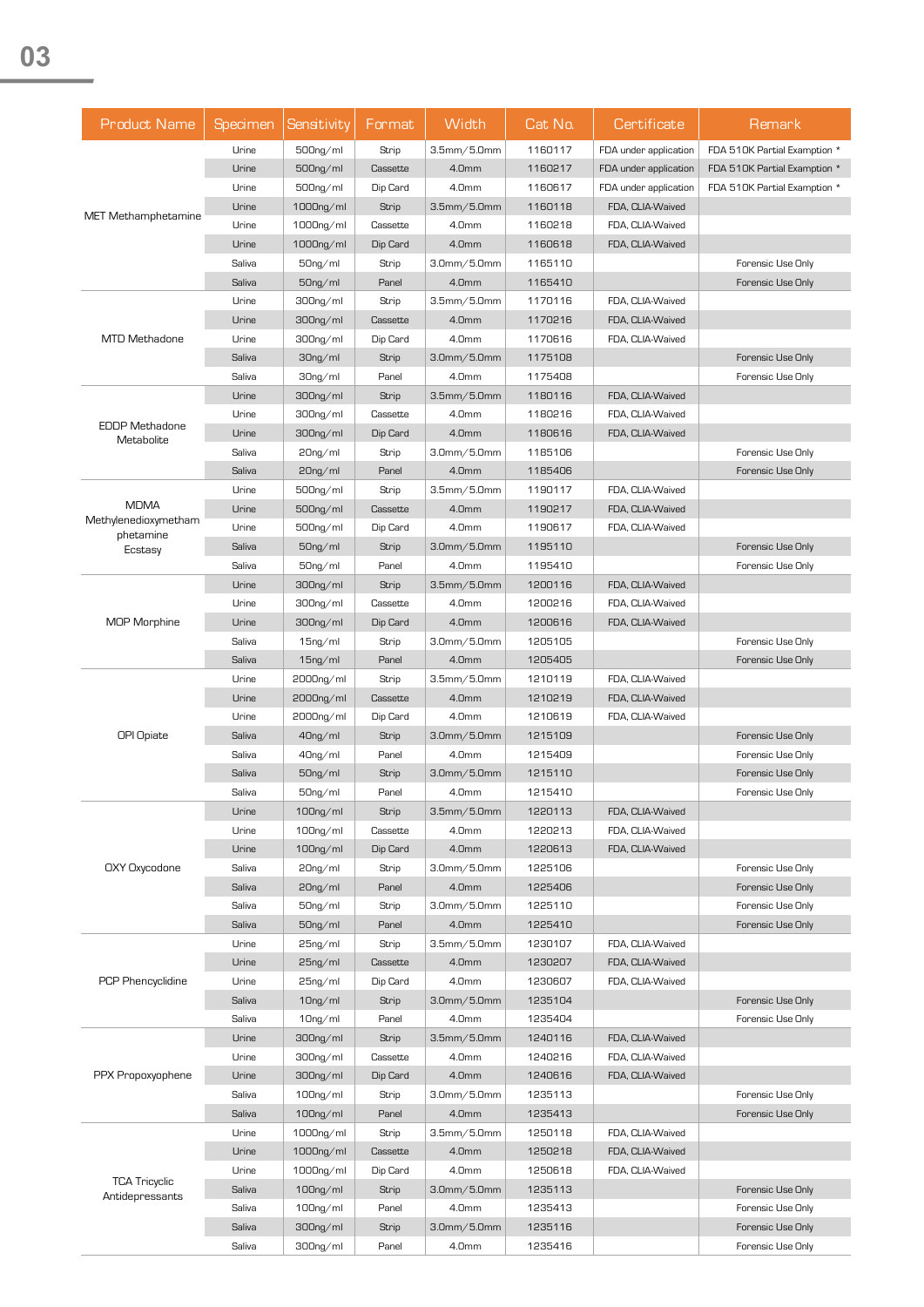| <b>Product Name</b>    | <b>Specimen</b> | Sensitivity          | Format   | Width              | Cat No. | Certificate           | Remark                       |
|------------------------|-----------------|----------------------|----------|--------------------|---------|-----------------------|------------------------------|
|                        | Urine           | 10 <sub>ng</sub> /ml | Strip    | 3.5mm/5.0mm        | 1320104 | FDA under application | FDA 510K Partial Examption * |
|                        | Urine           | $10ng$ /ml           | Cassette | 4.0mm              | 1320204 | FDA under application | FDA 510K Partial Examption * |
|                        | Urine           | $10ng$ /ml           | Dip Card | 4.0mm              | 1320604 | FDA under application | FDA 510K Partial Examption * |
| <b>FTY Fentanyl</b>    | Urine           | $20ng$ /ml           | Strip    | 3.5mm/5.0mm        | 1320106 | FDA under application | FDA 510K Partial Examption * |
|                        | Urine           | $20ng$ /ml           | Cassette | 4.0mm              | 1320206 | FDA under application | FDA 510K Partial Examption * |
|                        | Urine           | 20 <sub>ng/ml</sub>  | Dip Card | 4.0mm              | 1320606 | FDA under application | FDA 510K Partial Examption * |
|                        | Saliva          | $20ng$ /ml           | Strip    | 3.0mm/5.0mm        | 1325106 |                       | Forensic Use Only            |
|                        | Saliva          | 20 <sub>ng/ml</sub>  | Panel    | 4.0mm              | 1325406 |                       | Forensic Use Only            |
|                        | Urine           | $50ng$ ml            | Strip    | $3.5$ mm $/5.0$ mm | 1270110 | FDA under application | FDA 510K Partial Examption * |
|                        | Urine           | $50ng$ ml            | Cassette | 4.0mm              | 1270210 | FDA under application | FDA 510K Partial Examption * |
| K2 Synthetic Marijuana | Urine           | $50ng$ ml            | Dip Card | 4.0mm              | 1270610 | FDA under application | FDA 510K Partial Examption * |
|                        | Saliva          | 25 <sub>ng/ml</sub>  | Strip    | 3.0mm/5.0mm        | 1275107 |                       | Forensic Use Only            |
|                        | Saliva          | 25ng/ml              | Panel    | 4.0mm              | 1275407 |                       | Forensic Use Only            |
|                        | Urine           | $200ng$ ml           | Strip    | 3.5mm/5.0mm        | 1300115 | FDA under application | Forensic Use Only            |
|                        | Urine           | $200ng$ ml           | Cassette | 4.0mm              | 1300215 | FDA under application | Forensic Use Only            |
|                        | Urine           | 200ng/ml             | Dip Card | 4.0mm              | 1300615 | FDA under application | Forensic Use Only            |
| <b>COT Nicotine</b>    | Saliva          | 50ng/ml              | Strip    | $3.0$ mm $/5.0$ mm | 1305110 |                       | Forensic Use Only            |
|                        | Saliva          | $50ng$ ml            | Panel    | 4.0mm              | 1305410 |                       | Forensic Use Only            |
|                        | Saliva          | 100ng/ml             | Strip    | 3.0mm/5.0mm        | 1305113 |                       | Forensic Use Only            |
|                        | Saliva          | $100ng$ ml           | Panel    | 4.0mm              | 1305413 |                       | Forensic Use Only            |
|                        | Urine           | 300ng/ml             | Strip    | $3.5$ mm $/5.0$ mm | 1310116 | FDA under application | Forensic Use Only            |
|                        | Urine           | 300ng/ml             | Cassette | 4.0mm              | 1310216 | FDA under application | Forensic Use Only            |
|                        | Urine           | 300ng/ml             | Dip Card | 4.0mm              | 1310616 | FDA under application | Forensic Use Only            |
| MQL Methaqualone       | Saliva          | 100ng/ml             | Strip    | 3.0mm/5.0mm        | 1315113 |                       | Forensic Use Only            |
|                        | Saliva          | 100ng/ml             | Panel    | 4.0mm              | 1315413 |                       | Forensic Use Only            |
|                        | Saliva          | $150ng$ ml           | Strip    | 3.0mm/5.0mm        | 1315114 |                       | Forensic Use Only            |
|                        | Saliva          | $150ng$ ml           | Panel    | 4.0mm              | 1315414 |                       | Forensic Use Only            |
|                        | Urine           | 500ng/ml             | Strip    | $3.5$ mm $/5.0$ mm | 1290117 | FDA under application | Forensic Use Only            |
|                        | Urine           | $500ng$ ml           | Cassette | 4.0mm              | 1290217 | FDA under application | Forensic Use Only            |
| ETG Ethyl Glucuronide  | Urine           | 500ng/ml             | Dip Card | 4.0mm              | 1290617 | FDA under application | Forensic Use Only            |
|                        | Saliva          | 300ng/ml             | Strip    | $3.0$ mm $/5.0$ mm | 1295116 |                       | Forensic Use Only            |
|                        | Saliva          | 300ng/ml             | Panel    | 4.0mm              | 1295416 |                       | Forensic Use Only            |
|                        | Urine           | 500ng/ml             | Strip    | $3.5$ mm $/5.0$ mm | 1330117 | FDA under application | Forensic Use Only            |
|                        | Urine           | 500ng/ml             | Cassette | 4.0mm              | 1330217 | FDA under application | Forensic Use Only            |
| <b>MDPV Bath Salts</b> | Urine           | $500ng$ ml           | Dip Card | 4.0mm              | 1330617 | FDA under application | Forensic Use Only            |
|                        | Saliva          | 500ng/ml             | Strip    | 3.0mm/5.0mm        | 1335117 |                       | Forensic Use Only            |
|                        | Saliva          | $500ng$ ml           | Panel    | 4.0mm              | 1335417 |                       | Forensic Use Only            |
|                        | Urine           | $100ng$ ml           | Strip    | 3.5mm/5.0mm        | 1280113 | FDA under application | Forensic Use Only            |
|                        | Urine           | $100ng$ ml           | Cassette | 4.0mm              | 1280213 | FDA under application | Forensic Use Only            |
|                        | Urine           | $100ng$ ml           | Dip Card | 4.0mm              | 1280613 | FDA under application | Forensic Use Only            |
| <b>TRA Tramadol</b>    | Urine           | 200 <sub>ng/ml</sub> | Strip    | $3.5$ mm $/5.0$ mm | 1280115 | FDA under application | Forensic Use Only            |
|                        | Urine           | 200ng/ml             | Cassette | 4.0mm              | 1280215 | FDA under application | Forensic Use Only            |
|                        | Urine           | 200ng/ml             | Dip Card | 4.0mm              | 1280615 | FDA under application | Forensic Use Only            |
|                        | Saliva          | $50ng$ ml            | Strip    | 3.0mm/5.0mm        | 1285110 |                       | Forensic Use Only            |
|                        | Saliva          | 50ng/ml              | Panel    | 4.0mm              | 1285410 |                       | Forensic Use Only            |
|                        | Urine           | $10ng$ /ml           | Strip    | 3.5mm/5.0mm        | 1340104 | FDA under application | Forensic Use Only            |
|                        | Urine           | $10ng$ /ml           | Cassette | 4.0mm              | 1340204 | FDA under application | Forensic Use Only            |
|                        | Urine           | $10ng$ /ml           | Dip Card | 4.0mm              | 1340604 | FDA under application | Forensic Use Only            |
| 6-MAM/6-AM 6-          | Saliva          | $10ng$ /ml           | Strip    | $3.0$ mm $/5.0$ mm | 1345104 |                       | Forensic Use Only            |
| Monoacetylmorphine     | Saliva          | 10 <sub>ng/ml</sub>  | Panel    | 4.0mm              | 1345404 |                       | Forensic Use Only            |
|                        | Saliva          | 15 <sub>ng</sub> /ml | Strip    | $3.0$ mm $/5.0$ mm | 1345105 |                       | Forensic Use Only            |
|                        | Saliva          | $15ng$ /ml           | Panel    | 4.0mm              | 1345405 |                       | Forensic Use Only            |
|                        | Saliva          | 25 <sub>ng/ml</sub>  | Strip    | $3.0$ mm $/5.0$ mm | 1345107 |                       | Forensic Use Only            |
|                        | Saliva          | 25 <sub>ng/ml</sub>  | Panel    | 4.0mm              | 1345407 |                       | Forensic Use Only            |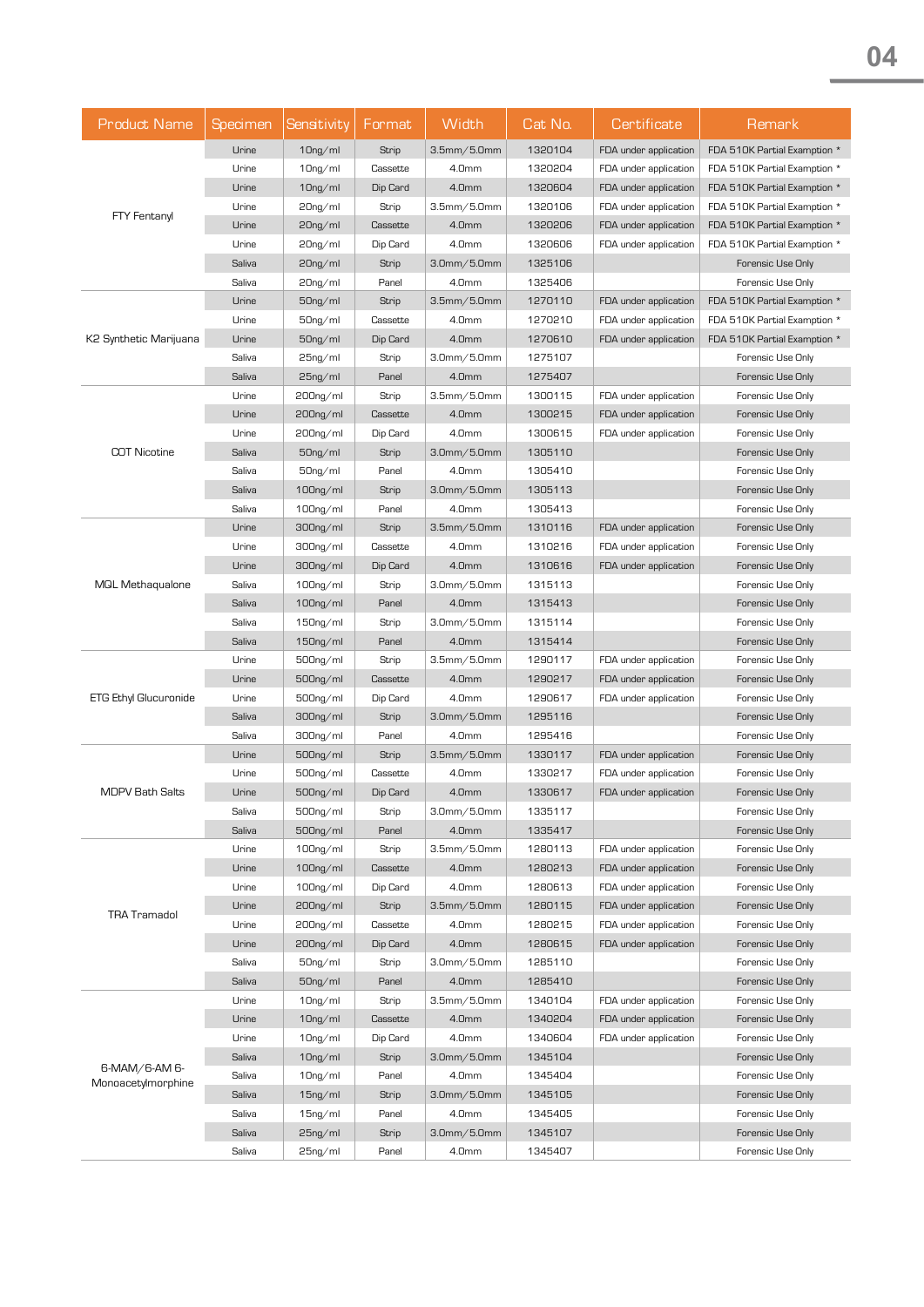## Fertility Test

| Category              | <b>Product Name</b>               | <b>Specimen</b> | Sensitivity | Format    | Width              | Cat No. | Certificate | Remark     |
|-----------------------|-----------------------------------|-----------------|-------------|-----------|--------------------|---------|-------------|------------|
|                       | <b>HCG</b>                        | Urine           | 10miu/ml    | Strip     | 2.5mm/3.5mm/5.0mm  | 1000151 | FDA, CE     |            |
|                       | <b>HCG</b>                        | Urine           | 10miu/ml    | Cassette  | $3.5$ mm $/4.0$ mm | 1000251 | FDA, CE     |            |
|                       | <b>HCG</b>                        | Urine           | 10miu/ml    | Midstream | 4.0mm/6.0mm        | 1000351 | FDA, CE     |            |
|                       | HCG with color-changed fiber wick | Urine           | 10miu/ml    | Midstream | 4.0mm/6.0mm        | 1000851 | <b>CE</b>   |            |
|                       | <b>HCG</b>                        | Urine           | 20miu/ml    | Strip     | 2.5mm/3.5mm/5.0mm  | 1000153 | FDA, CE     |            |
|                       | <b>HCG</b>                        | Urine           | 20miu/ml    | Cassette  | $3.5$ mm $/4.0$ mm | 1000253 | FDA, CE     |            |
|                       | <b>HCG</b>                        | Urine           | 20miu/ml    | Midstream | 4.0mm/6.0mm        | 1000353 | FDA, CE     |            |
|                       | HCG with color-changed fiber wick | Urine           | 20miu/ml    | Midstream | 4.0mm/6.0mm        | 1000853 | <b>CE</b>   | <b>NFW</b> |
|                       | <b>HCG</b>                        | Urine           | 25miu/ml    | Strip     | 2.5mm/3.5mm/5.0mm  | 1000154 | FDA, CE     |            |
|                       | <b>HCG</b>                        | Urine           | 25miu/ml    | Cassette  | $3.5$ mm $/4.0$ mm | 1000254 | FDA, CE     |            |
| Pregnancy Test        | <b>HCG</b>                        | Urine           | 25miu/ml    | Midstream | 4.0mm/6.0mm        | 1000354 | FDA, CE     |            |
|                       | HCG with color-changed fiber wick | Urine           | 25miu/ml    | Midstream | 4.0mm/6.0mm        | 1000854 | <b>CE</b>   | <b>NEW</b> |
|                       | Digital HCG                       | Urine           | 20miu/ml    | Midstream | 6.0mm              | 1020953 | CE          | <b>NEW</b> |
|                       | Digital HCG                       | Urine           | 25miu/ml    | Midstream | 6.0mm              | 1020954 | <b>CE</b>   | <b>NEW</b> |
|                       | <b>HCG</b>                        | Serum/Plasma    | 10miu/ml    | Strip     | 2.5mm/3.5mm/5.0mm  | 1001151 |             |            |
|                       | <b>HCG</b>                        | Serum/Plasma    | 10miu/ml    | Cassette  | $3.5$ mm $/4.0$ mm | 1001251 |             |            |
|                       | <b>HCG</b>                        | Serum/Plasma    | 20miu/ml    | Strip     | 2.5mm/3.5mm/5.0mm  | 1001153 |             |            |
|                       | <b>HCG</b>                        | Serum/Plasma    | 20miu/ml    | Cassette  | $3.5$ mm $/4.0$ mm | 1001253 |             |            |
|                       | <b>HCG</b>                        | Serum/Plasma    | 25miu/ml    | Strip     | 2.5mm/3.5mm/5.0mm  | 1001154 |             |            |
|                       | <b>HCG</b>                        | Serum/Plasma    | 25miu/ml    | Cassette  | 3.5mm/4.0mm        | 1001254 |             |            |
|                       | LH.                               | Urine           | 25miu/ml    | Strip     | 2.5mm/3.5mm/5.0mm  | 1030154 | FDA, CE     |            |
|                       | LH.                               | Urine           | 25miu/ml    | Cassette  | $3.5$ mm $/4.0$ mm | 1030254 | FDA, CE     |            |
| <b>Ovulation Test</b> | LH.                               | Urine           | 25miu/ml    | Midstream | 4.0mm/6.0mm        | 1030354 | FDA, CE     |            |
|                       | LH with color-changed fiber wick  | Urine           | 25miu/ml    | Midstream | 4.0mm/6.0mm        | 1030854 |             | <b>NEW</b> |
|                       | Digital LH                        | Urine           | 25miu/ml    | Midstream | 6.0mm              | 1040954 |             | <b>NFW</b> |
| Follicle-Stimulating  | <b>FSH</b>                        | Urine           | 25miu/ml    | Strip     | 2.5mm/3.5mm/5.0mm  | 1050154 | <b>CE</b>   |            |
| hormone Test          | <b>FSH</b>                        | Urine           | 25miu/ml    | Cassette  | 3.5mm/4.0mm        | 1050254 | <b>CE</b>   |            |

## Infectious Disease Test

| <b>Product Name</b>                   | Specimen       | Sensitivity        | Format   | Width              | Cat No. | Certificate |
|---------------------------------------|----------------|--------------------|----------|--------------------|---------|-------------|
|                                       | Serum/Plasma   | $1ng$ /ml          | Strip    | $2.5$ mm $/4.0$ mm | 2501101 |             |
|                                       | Serum/Plasma   | 1 <sub>ng/ml</sub> | Cassette | 3.5 <sub>mm</sub>  | 2501201 |             |
| HBsAg Hepatitis B Surface Antigen     | S/P/Wholeblood | $1ng$ /ml          | Strip    | $2.5$ mm $/4.0$ mm | 2503101 |             |
|                                       | S/P/Wholeblood | $1ng$ /ml          | Cassette | 3.5 <sub>mm</sub>  | 2503201 |             |
|                                       | Serum/Plasma   | $1ng$ /ml          | Strip    | $2.5$ mm $/4.0$ mm | 2511101 |             |
| HBsAb Hepatitis B Surface Antibody    | Serum/Plasma   | $1ng$ /ml          | Cassette | 3.5 <sub>mm</sub>  | 2511201 |             |
|                                       | S/P/Wholeblood | 1 <sub>ng/ml</sub> | Strip    | $2.5$ mm $/4.0$ mm | 2513101 |             |
|                                       | S/P/Wholeblood | $1ng$ /ml          | Cassette | 3.5 <sub>mm</sub>  | 2513201 |             |
|                                       | Serum/Plasma   | Customized         | Strip    | $2.5$ mm $/4.0$ mm | 2521100 |             |
|                                       | Serum/Plasma   | Customized         | Cassette | 3.5 <sub>mm</sub>  | 2521200 |             |
| <b>HCV Hepatitis C Virus</b>          | S/P/Wholeblood | Customized         | Strip    | $2.5$ mm $/4.0$ mm | 2523100 |             |
|                                       | S/P/Wholeblood | Customized         | Cassette | 3.5 <sub>mm</sub>  | 2523200 |             |
|                                       | S/P/Wholeblood | Customized         | Strip    | $2.5$ mm $/4.0$ mm | 2533100 |             |
| HIV 1/2-2lines Human Immunodeficiency | S/P/Wholeblood | Customized         | Cassette | 3.5 <sub>mm</sub>  | 2533200 |             |
| Virus $1/2$                           | S/P/Wholeblood | Customized         | Strip    | $2.5$ mm $/4.0$ mm | 2543100 |             |
|                                       | S/P/Wholeblood | Customized         | Cassette | 3.5 <sub>mm</sub>  | 2543200 |             |
|                                       | S/P/Wholeblood | Customized         | Strip    | 2.5mm/4.0mm        | 2553100 | <b>CE</b>   |
| Malaria P.f Antigen                   | S/P/Wholeblood | Customized         | Cassette | 3.5 <sub>mm</sub>  | 2553200 | <b>CE</b>   |
|                                       | S/P/Wholeblood | Customized         | Strip    | $2.5$ mm $/4.0$ mm | 2563100 | <b>CE</b>   |
| Malaria P.f/Pan                       | S/P/Wholeblood | Customized         | Cassette | 3.5 <sub>mm</sub>  | 2563200 | <b>CE</b>   |
| Malaria P.f/P.v                       | S/P/Wholeblood | Customized         | Strip    | 2.5mm/4.0mm        | 2573100 | CE          |
|                                       | S/P/Wholeblood | Customized         | Cassette | 3.5 <sub>mm</sub>  | 2573200 | <b>CE</b>   |
| Strep A                               | Swab           | Customized         | Cassette | 3.5 <sub>mm</sub>  | 2586200 | <b>CE</b>   |
|                                       | Serum/Plasma   | Customized         | Strip    | $2.5$ mm $/4.0$ mm | 2591100 |             |
| H.Pylori Antibody                     | Serum/Plasma   | Customized         | Cassette | 3.5 <sub>mm</sub>  | 2591200 |             |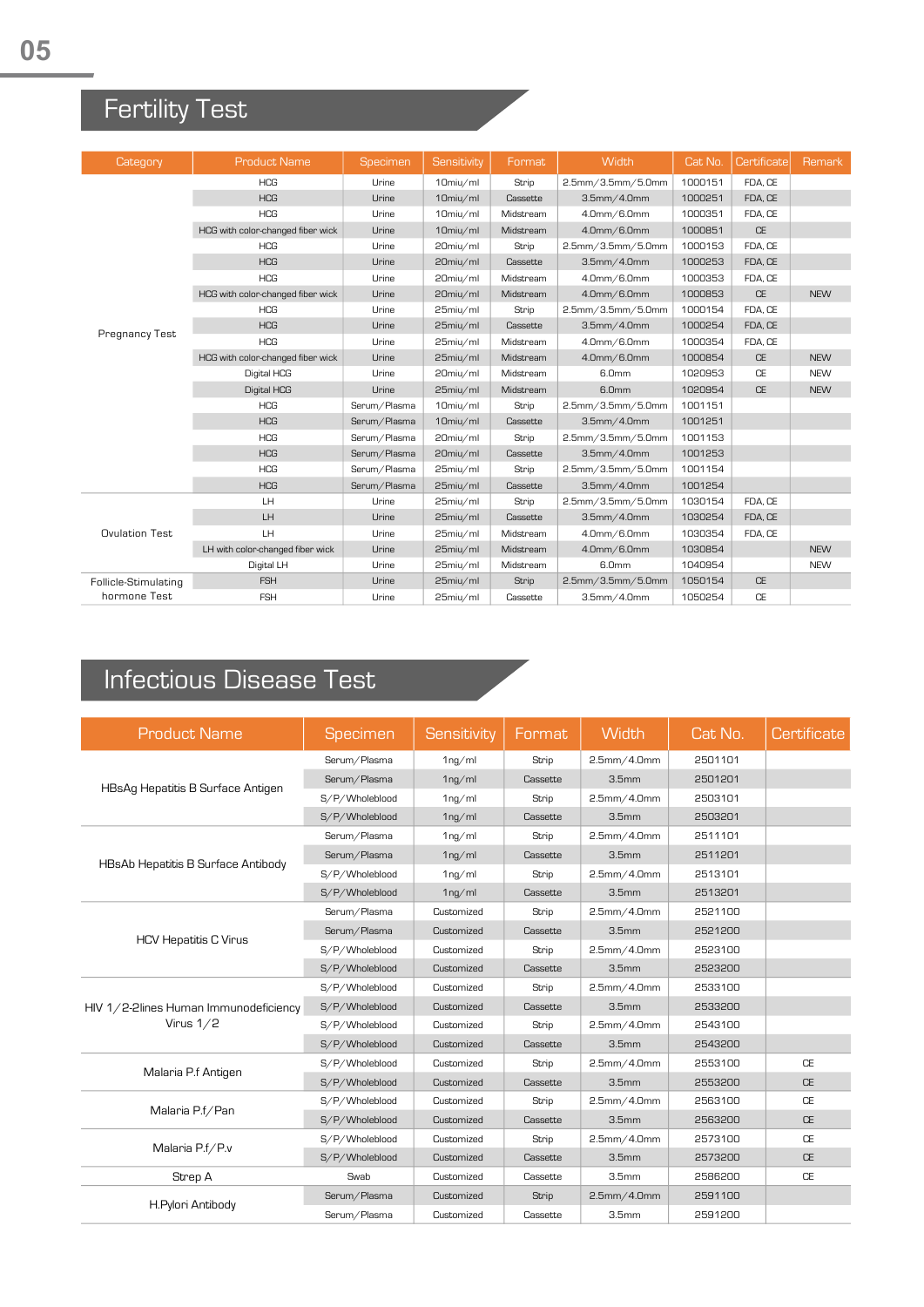## Sextual Transfer Disease Test

| <b>Product Name</b> | <b>Specimen</b> | Sensitivity | <b>Format</b> | <b>Width</b>       | Cat No. | Certificate |
|---------------------|-----------------|-------------|---------------|--------------------|---------|-------------|
| Syphilis            | Serum/Plasma    | Customized  | Strip         | $2.5$ mm $/4.0$ mm | 3701100 | <b>CE</b>   |
|                     | Serum/Plasma    | Customized  | Cassette      | 3.5 <sub>mm</sub>  | 3701200 | <b>CE</b>   |
| Chlamydia           | Swab            | Customized  | Strip         | 2.5mm/4.0mm        | 3716100 | <b>CE</b>   |
|                     | Swab            | Customized  | Cassette      | 3.5 <sub>mm</sub>  | 3716200 | <b>CE</b>   |
|                     | Urine           | Customized  | Strip         | $2.5$ mm $/4.0$ mm | 3710100 | <b>CE</b>   |
|                     | Urine           | Customized  | Cassette      | 3.5 <sub>mm</sub>  | 3710200 | <b>CE</b>   |
| Gonorrhea           | Swab            | Customized  | Strip         | $2.5$ mm $/4.0$ mm | 3726100 | <b>CE</b>   |
|                     | Swab            | Customized  | Cassette      | 3.5 <sub>mm</sub>  | 3726200 | <b>CE</b>   |

### Tumor Marker Test

| Product Name                     | <b>Specimen</b> | Sensitivity          | Format   | <b>Width</b>       | Cat No. | Certificate |
|----------------------------------|-----------------|----------------------|----------|--------------------|---------|-------------|
|                                  | Feces           | $50ng$ ml            | Strip    | 2.5mm/4.0mm        | 4804110 | <b>CF</b>   |
| FOB Fecal Occult Blood           | Feces           | $50ng$ ml            | Cassette | 3.5 <sub>mm</sub>  | 4804210 | <b>CF</b>   |
|                                  | Feces           | 100 <sub>ng/ml</sub> | Strip    | $2.5$ mm $/4.0$ mm | 4804113 | CE          |
|                                  | Feces           | $100ng$ /ml          | Cassette | 3.5 <sub>mm</sub>  | 4804213 | <b>CE</b>   |
| PSA Prostate Specific Antigen    | S/P/Wholeblood  | 4 <sub>ng/ml</sub>   | Strip    | 2.5mm/4.0mm        | 4813102 | CF          |
|                                  | S/P/Wholeblood  | 4 <sub>ng/ml</sub>   | Cassette | 3.5 <sub>mm</sub>  | 4813202 | <b>CE</b>   |
| AFP Alpha Feta Protein           | Serum/Plasma    | 25 <sub>ng/ml</sub>  | Strip    | $2.5$ mm $/4.0$ mm | 4821107 | <b>CF</b>   |
|                                  | Serum/Plasma    | 25 <sub>ng/ml</sub>  | Cassette | 3.5 <sub>mm</sub>  | 4821207 | <b>CE</b>   |
|                                  | Serum/Plasma    | $5ng$ ml             | Strip    | $2.5$ mm $/4.0$ mm | 4831103 | CE          |
| CEA Corcinomal Embryonic Antigen | Serum/Plasma    | $5ng$ /ml            | Cassette | 3.5 <sub>mm</sub>  | 4831203 | <b>CF</b>   |

## I Inventory Package I

| <b>Product Category</b>               | Format       | Package           |
|---------------------------------------|--------------|-------------------|
|                                       | <b>Strip</b> | 100T/Bx, 20Bx/CTN |
| Substance Abuse Urine Test            | Cassette     | 25T/Bx, 20Bx/CTN  |
|                                       | Dip Card     | 25T/Bx, 20Bx/CTN  |
|                                       | Strip        | 100T/Bx, 20Bx/CTN |
| Substance Abuse Saliva Test           | Cassette     | 25T/Bx, 20Bx/CTN  |
|                                       | Panel        | 25T/Bx, 20Bx/CTN  |
| 2-6 Multi Substance Abuse Urine Test  | Panel        | 25T/Bx, 20Bx/CTN  |
| 8-12 Multi Substance Abuse Urine Test | Panel        | 20T/Bx, 20Bx/CTN  |
| Substance Abuse Urine Test            | Cup          | 25T/CTN           |
| <b>Substance Abuse Saliva Test</b>    | Tube         | 100T/CTN          |
|                                       | <b>Strip</b> | 100T/Bx, 20Bx/CTN |
| <b>Fertility Test</b>                 | Cassette     | 25T/Bx, 20Bx/CTN  |
|                                       | Midstream    | 1T/Bx, 200Bx/CTN  |



Inventory in US available for delivery within 24 hours Toll free:1-866-310-1288